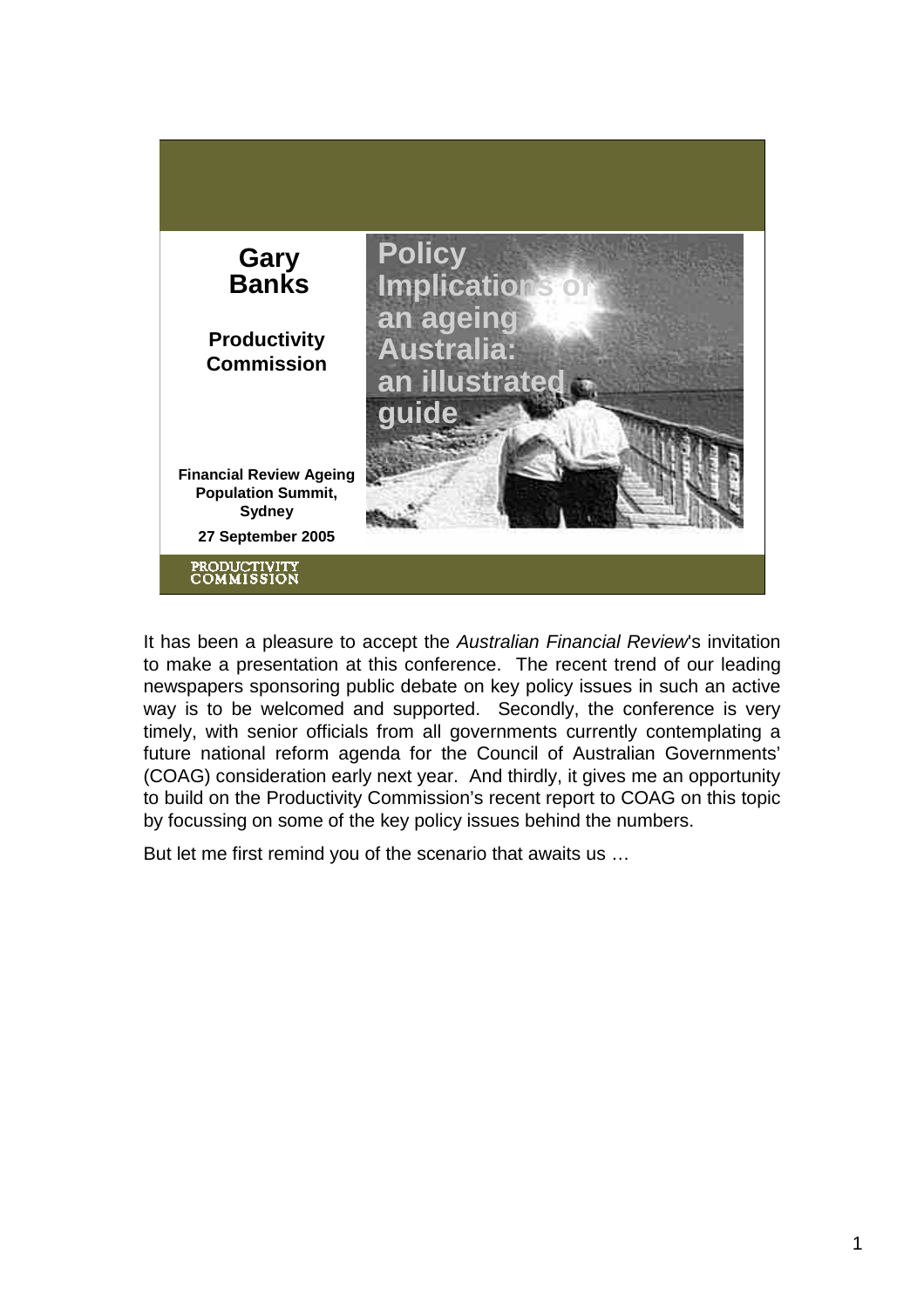

Ongoing reductions in mortality and fertility rates in Australia are producing a fundamental shift in the age structure of the population.

Just after the second world war, Australia's age structure was like a pyramid, with a wide base of young people and very few old survivors. Today it looks more like a beehive. But by 2045 our population age structure will rather ominously resemble a coffin.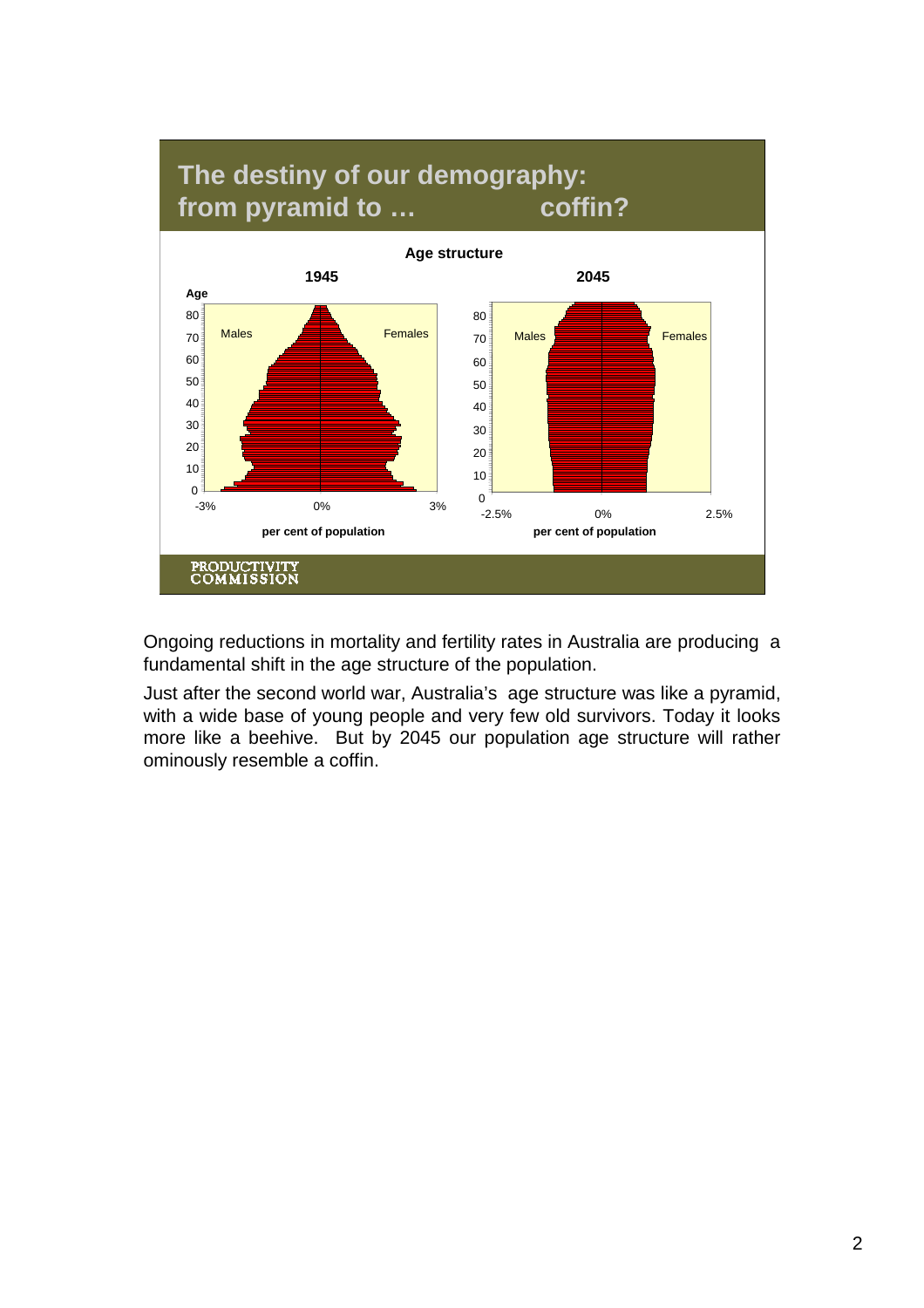

Labour force participation declines strongly after age 55 years, as people retire from the labour market. This means that as more of the population shifts into older age groups, aggregate participation rates will decline. This will occur notwithstanding a continued projected rise in female age-specific participation rates and labour market involvement by older people generally.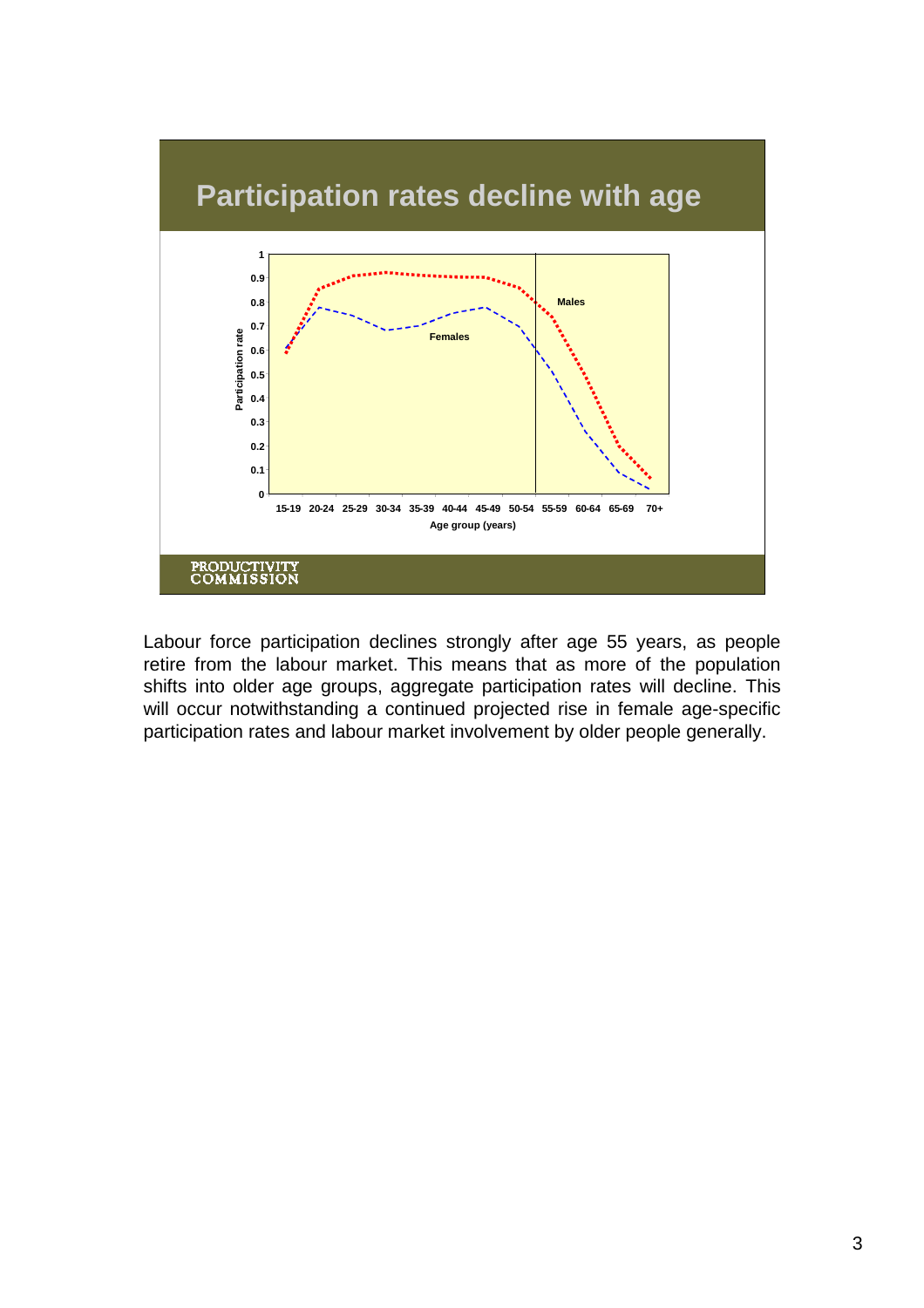

Indeed, these demographic changes and trends in age-specific participation rates imply that, in the absence of policy initiatives, aggregate participation would fall from about 63 to 56 per cent over the next 40 years.

From another perspective, participation will be 15 per cent (10 points) lower than it would have been without population ageing.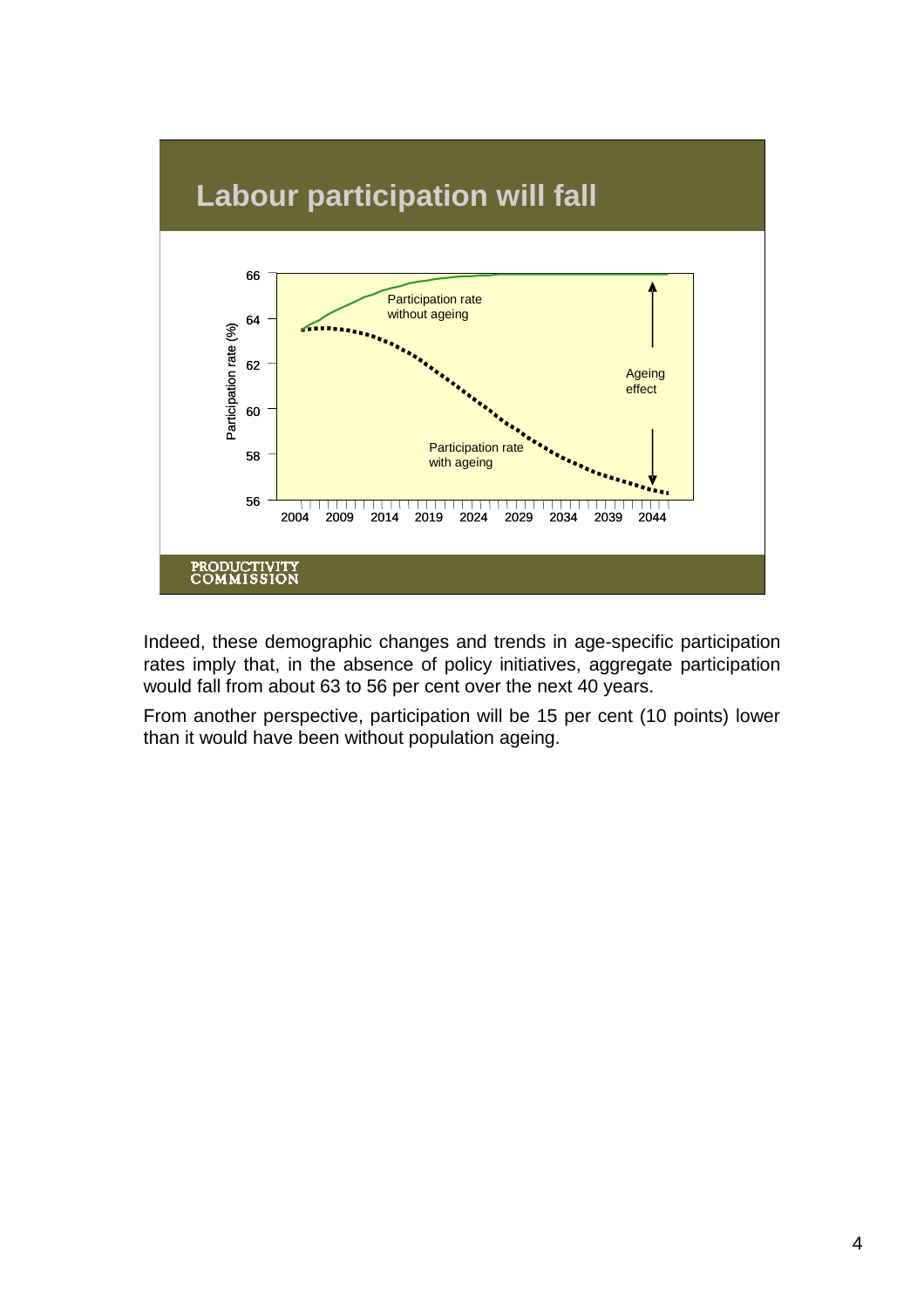

The decline in participation will pull down per capita income growth – outweighing the positive ageing impacts of a rising share of the population of working age (fewer young people), a rising employment rate and rising average hours worked.

The scenario in the chart assumes a productivity growth rate of 1.75 per cent per annum (the average of the past 30 years, but less than the 90s 'surge'). Doing better or worse than this is the main risk or opportunity for future growth.

- But regardless of the role of productivity growth, the ageing demographics will pull down per capita income growth. With a productivity growth rate of 1.75 per cent , it will fall to about half its recent rate by the mid 2020s.
- And the accumulated dent in GDP from ageing will amount to \$4.1 billion by 2045.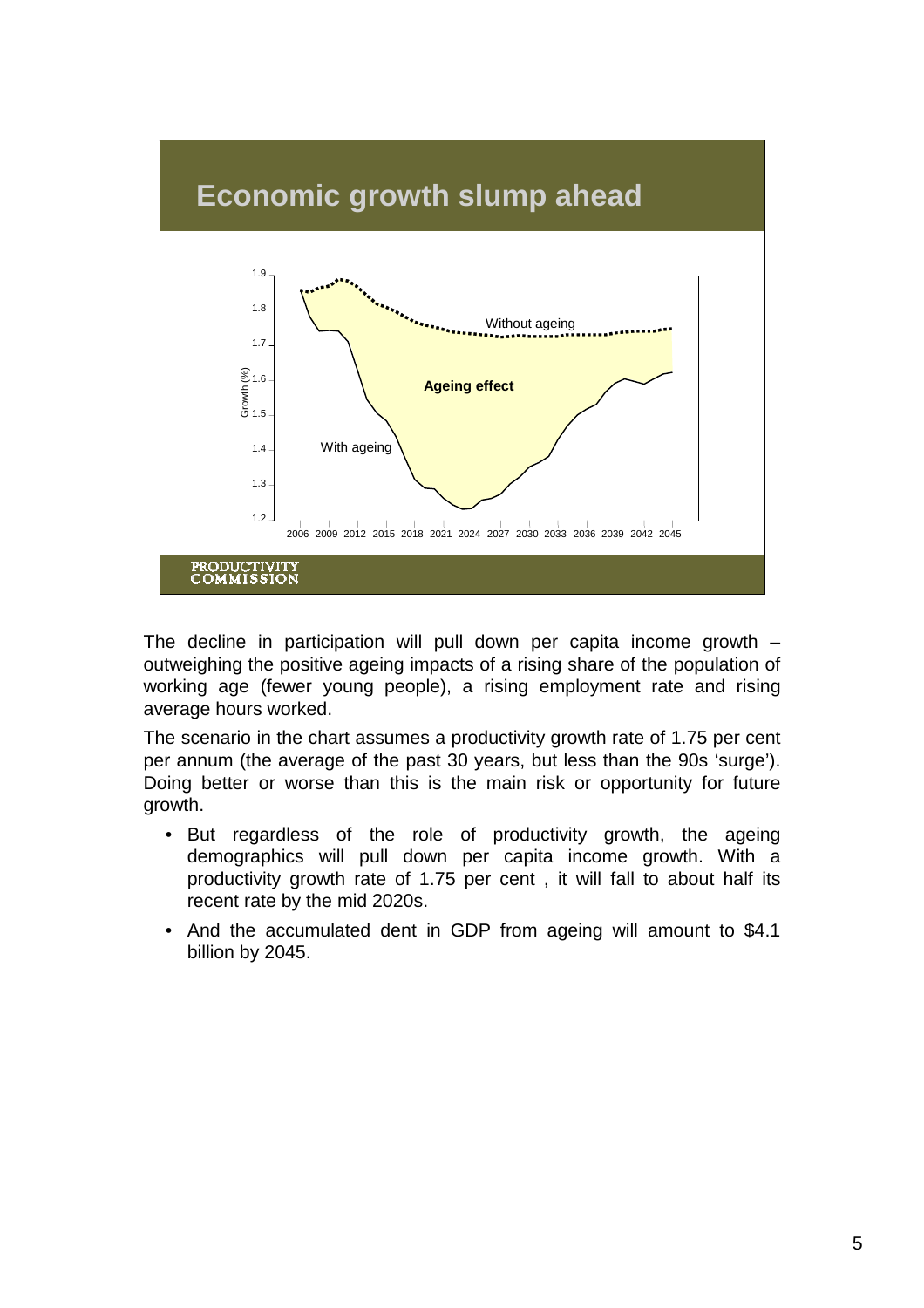

Expenditure in many government spending areas is at least partly dependent on the age structure of beneficiaries.

- In some cases, such as parenting benefits and education, this will reduce spending as a share of GDP.
- But overall, rising age-specific costs combined with demographic change, suggest that total government spending will rise significantly as a share of GDP.

Not all of the future fiscal pressures are due to ageing. In health care for example, new technologies and greater expectations explain around half of the fiscal pressure from this spending area. But the other half reflects ageing. Overall, ageing is the most significant source of pressure across spending areas, with the Commission estimating that ageing accounts for 5.6 of 6.5 percentage points of the future fiscal imbalance.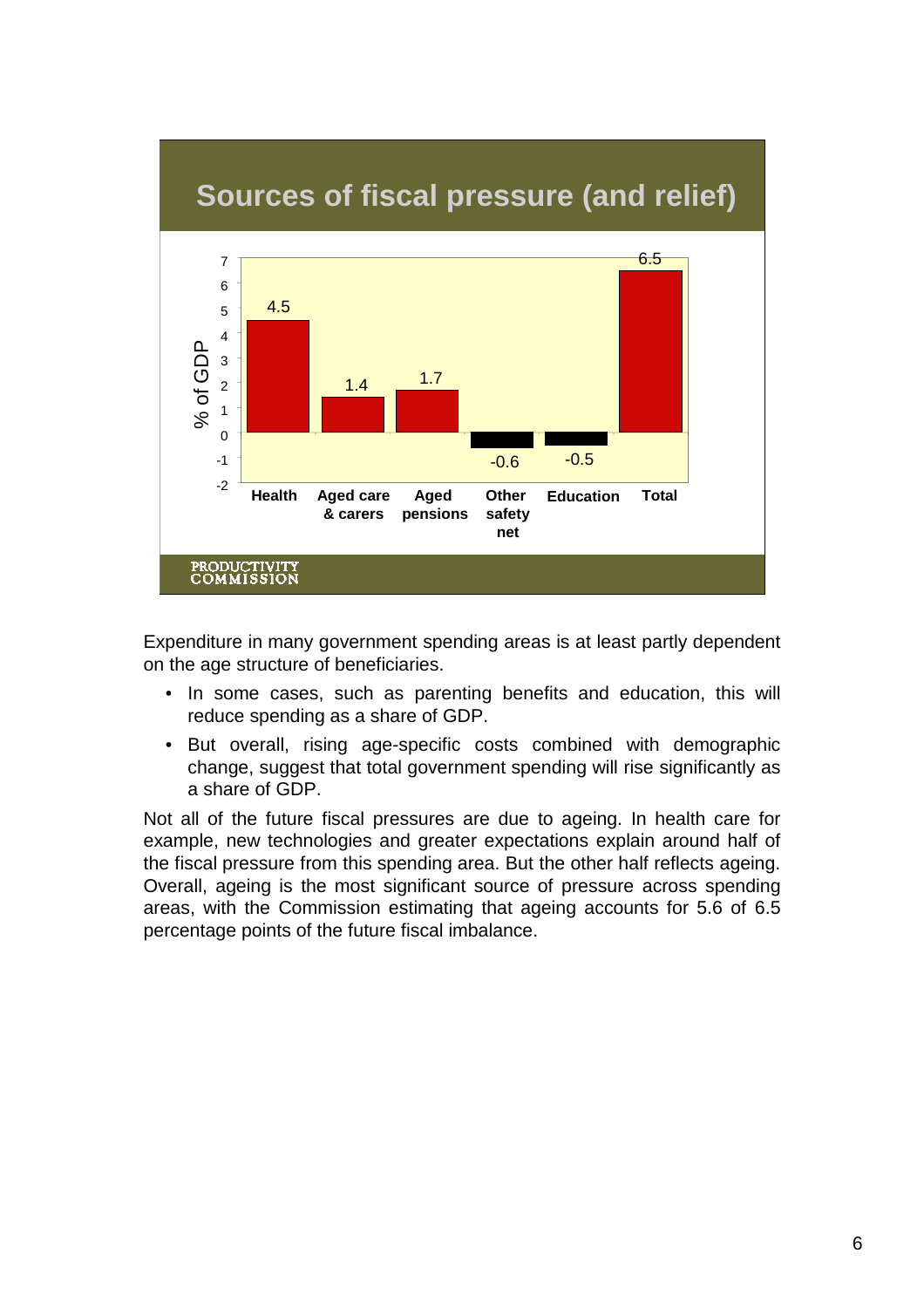

Cross-sectional data on health costs by different age groups gives us much of the explanation. After age 50, health care costs escalate.

I say that in the knowledge that modelling future health care costs is much more complex than implied by the cross-sectional pattern shown here. For example, it is important, at least in modelling hospital costs, to take account of the fact that a significant share of costs occurs at the end of life. The Commission has taken this into account in its modelling, as well as incorporating a range of other complex features of the health system. But contrary to the beliefs of some, we find that the cocktail of ageing and technological growth mean that health care costs will rise considerably faster than GDP over the next 40 years.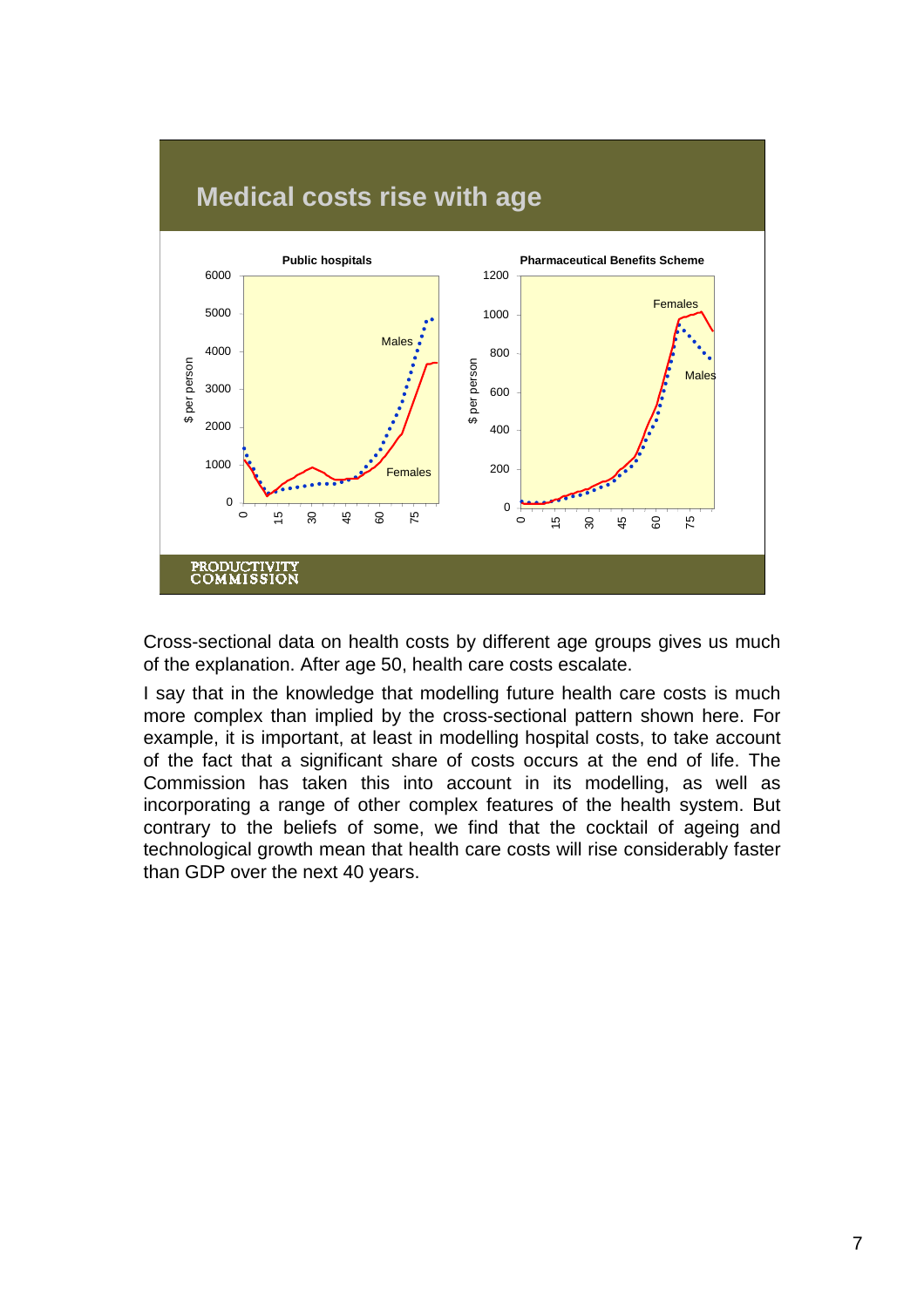

Some of you may recall the TV Comedy series *Dad's Army* and Corporal Jones' admonition not to panic. This was usually the precursor for frenzied disorganisation and general agitation. However, in the case of an ageing Australia we can take these words to heart.

Ageing does not represent a crisis. Nor should it be viewed just as a negative phenomenon for Australia. It is important to put it in perspective.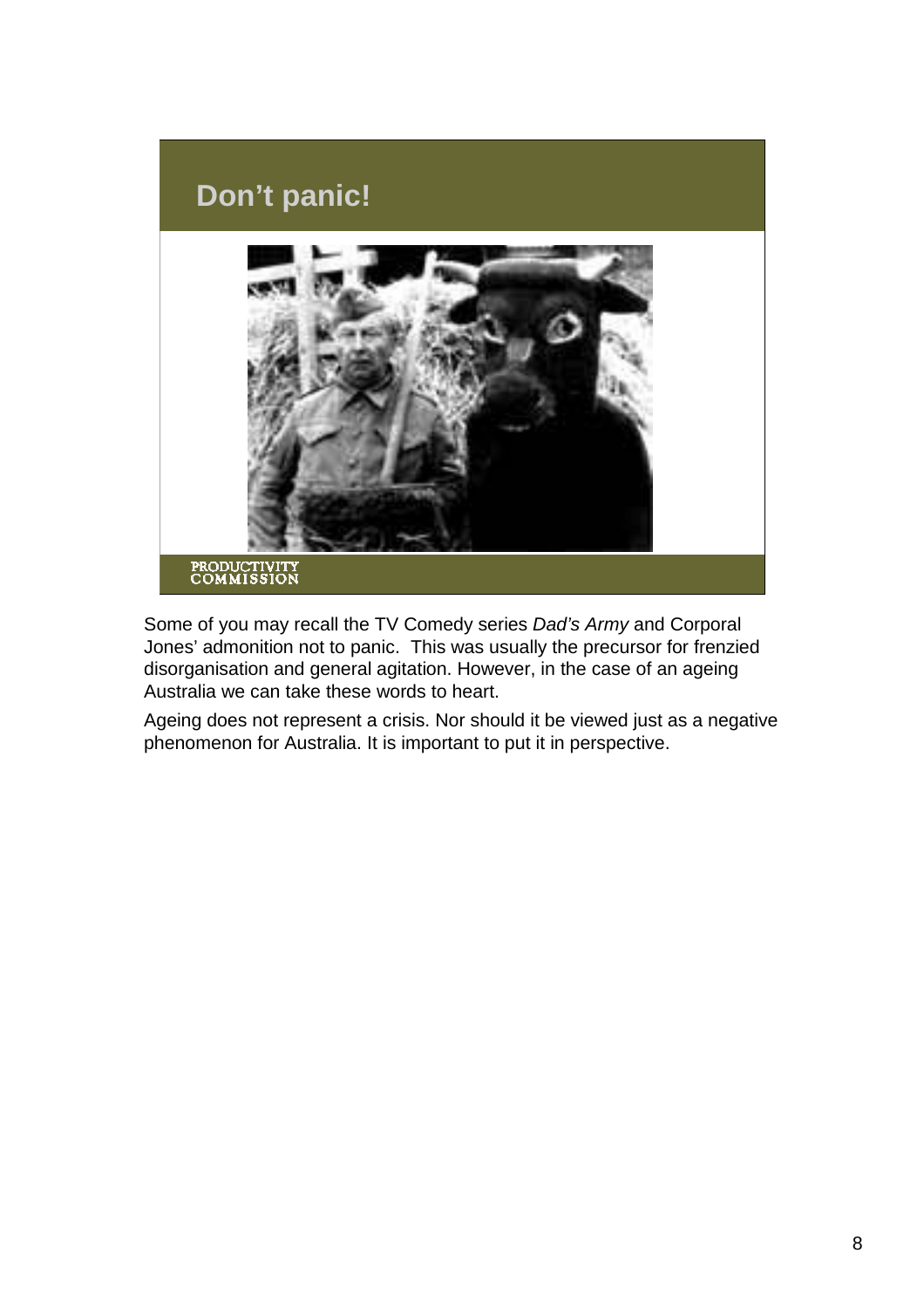

A starting point for a negative perspective of ageing is that it is like a 'pig moving through a python', a rather pejorative simile aimed at the baby boomer generation. This suggests that baby boomers are to 'blame' for ageing and implicitly that declining fertility trends are the key determinants of an ageing Australia.

In fact, in the absence of the baby boom, population ageing would have occurred earlier. The baby boom has meant that ageing has been delayed, but that it has an accelerated onset. But long run dependency rates, with or without the baby boom, are almost identical.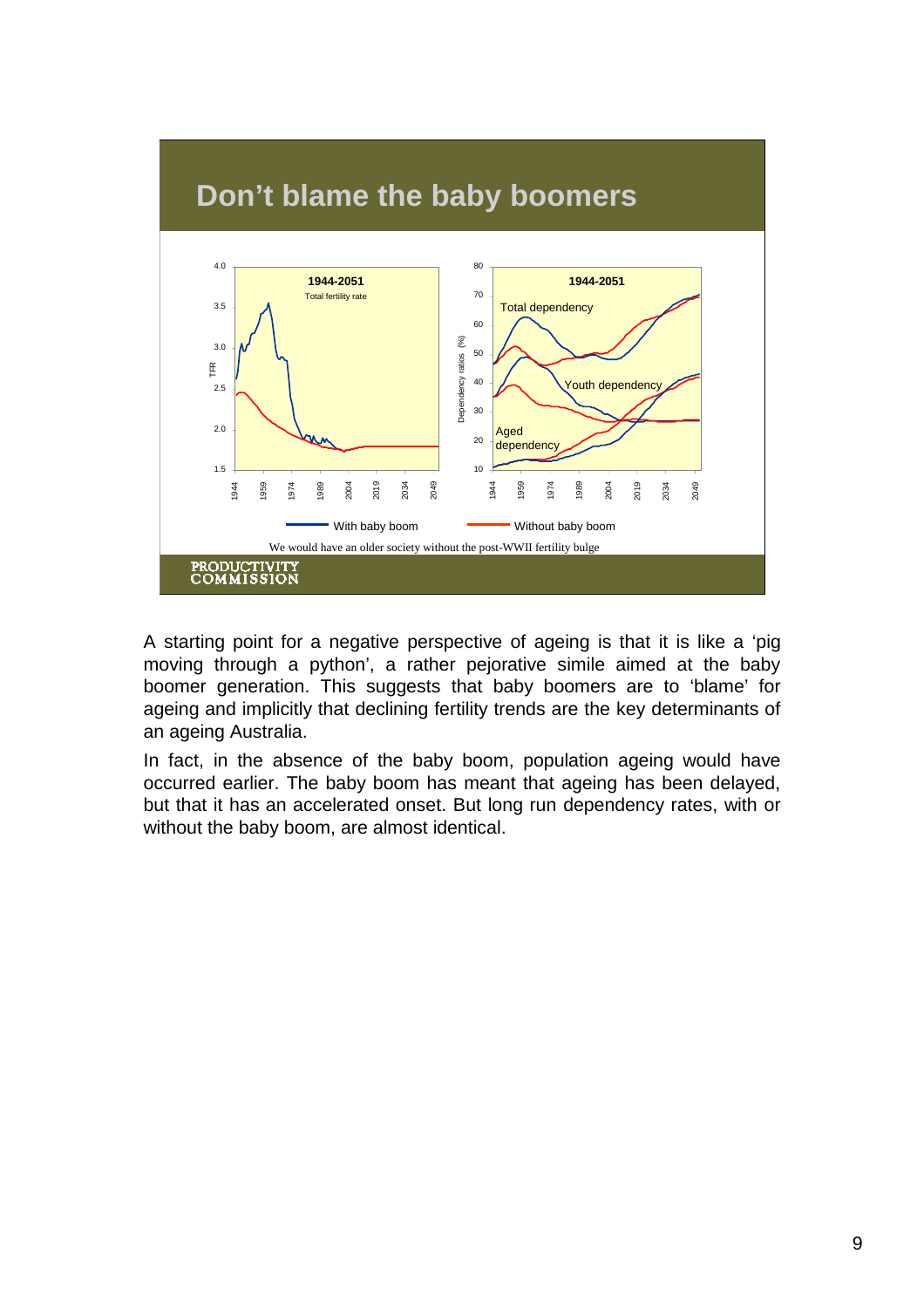

The real 'culprit' of ageing  $-$  if we wanted to express it that way  $-$  is improved life expectancy. There have been persistently large gains:

- From 1971 to 2002, there was at least a 50% fall in yearly probability of death for every age from 42 years to 77 years for both sexes.
- Males aged 40 today can expect to live to around 84, females aged 40 to around 88 years (based on cohort life expectancies), several years longer than their parents at the same age.

This is something to be celebrated. How many of us would want to see life expectancy fall again? So ageing is a product of success – economically, socially and technologically.

• Populations with low aged dependency ratios typically also have low economic status. Africa provides several examples. (Unfortunately our own indigenous sub-population provides another, as the Productivity Commission's recent work for the inter-government Review of Government Services show.)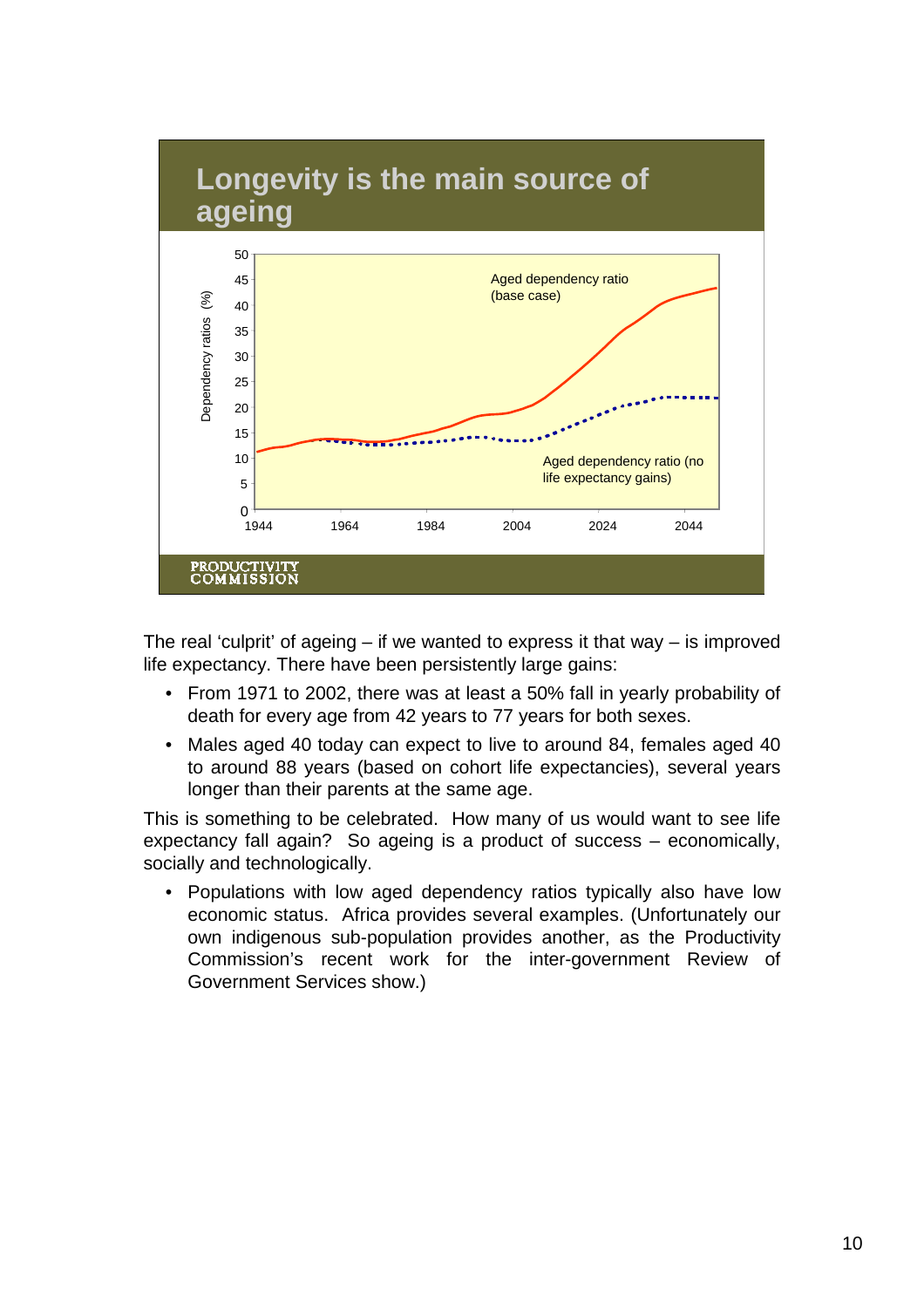

Any assessment of ageing has to take a long term historical view. Progressive ageing over the last half century has delivered an increased share of the population available to work (because the share of adults and the shares of people of prime working ages has risen). The fall in the participation rate and the employment to population ratio is from a post-war peak. We have benefited from the influence of ageing in past years, particularly from the maturation to working age of the baby boomer generation. The future sluggish labour force growth is the inevitable flipside of an era of past gains.

Moreover, while many commentators focus on the adverse effects of demographic change on labour force participation, the key issue for the economy is employment per capita. That falls a lot less than participation rates over the next 40 years – indeed to levels around that experienced in the mid 1990s.

The employment to population ratio falls less than participation rates because the proportion of people aged under 15 years (who cannot be employed) falls as a share of the population over the next 40 years.

It is also important to note that while ageing will weaken income growth expressed in per capita terms,

- this has no bearing on the lifetime incomes of individuals who are in the workforce;
- moreover, with continued productivity growth, per capita GDP will be double its current *level* in 40 years' time. That swamps the additional costs due to ageing.

It is also the case that Australia is ageing less than many other countries (eg Europe), which in some cases even face depopulation. (The Ukraine stands out with an expected 43 per cent reduction in population size from 2005 to 2050.)

Finally, unlike many European countries and the United States, we do not face a pension crisis because our pensions are relatively low relative to incomes and have non-universal application.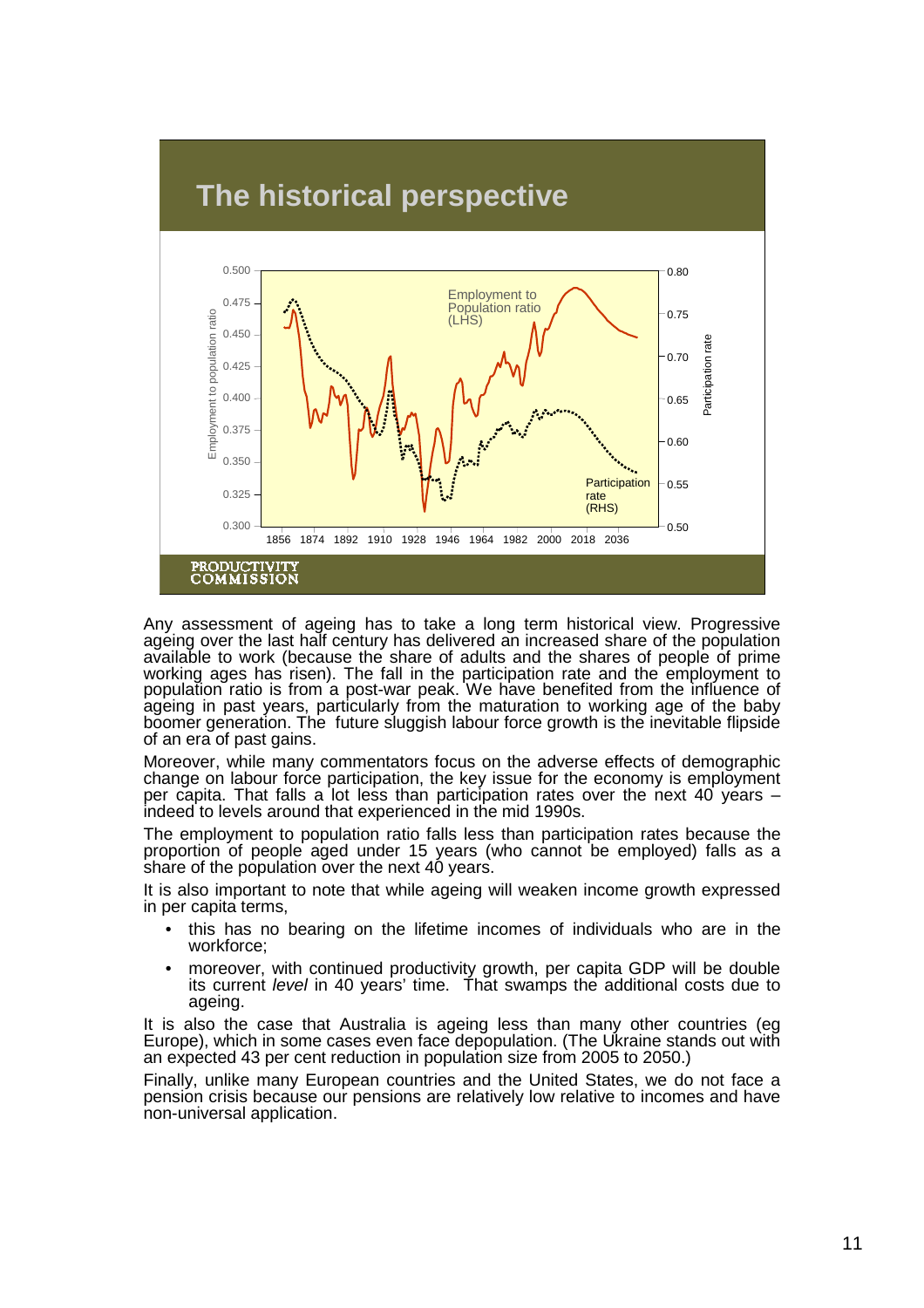

But while the 'chicken little' attitude to ageing that is evident in some quarters is misplaced, it remains the case that the trajectory of combined Australian governments' spending will be much higher than that of their revenue, opening up a large fiscal gap.

That fiscal gap presents the major challenge for policy. Indeed, under some plausible assumptions the fiscal gap could be considerably larger than our base projection. That gap **must** be financed.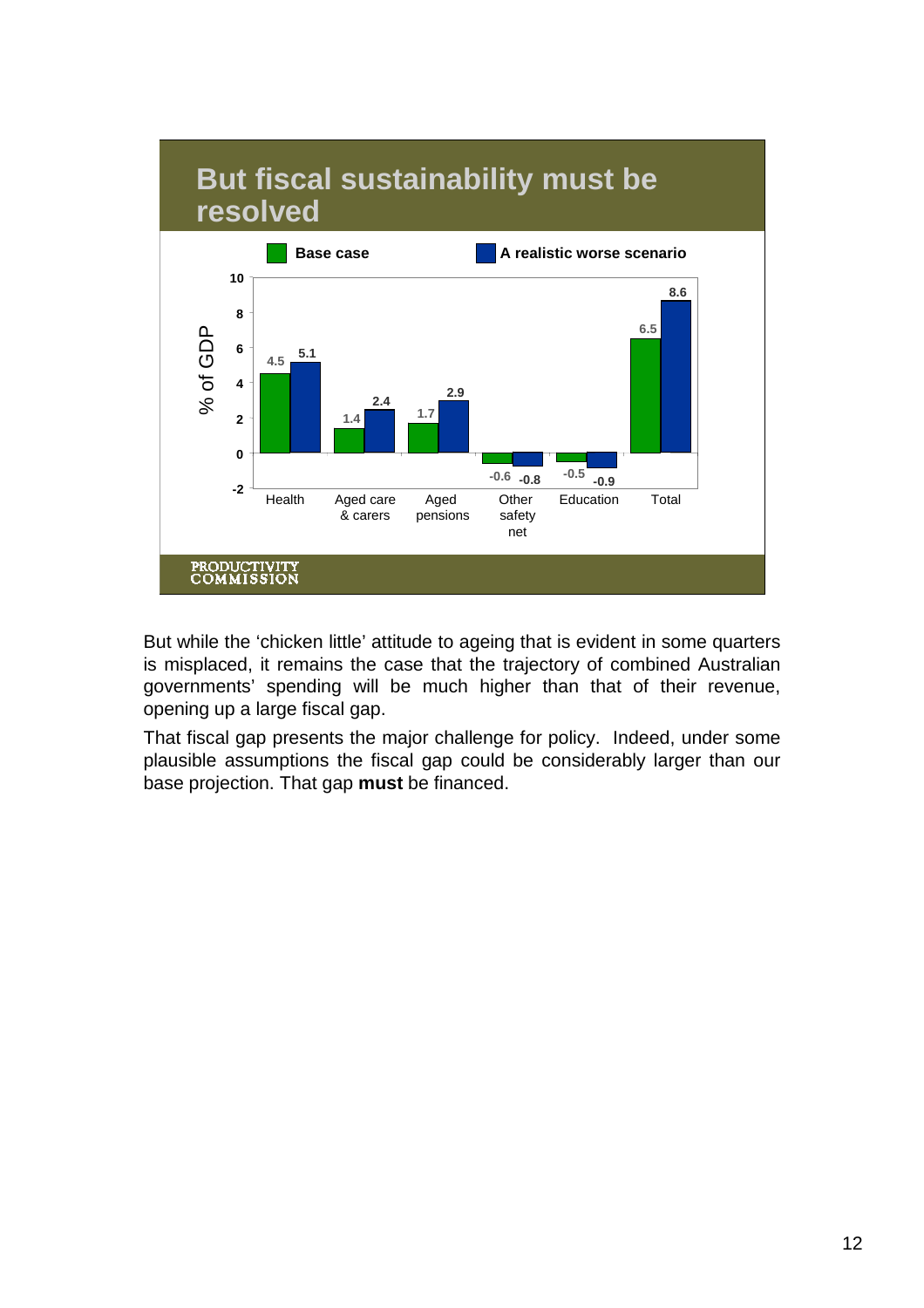

It is important to be clear about what this fiscal gap or for that matter any of the previous projections imply about policy settings. A reasonable analogy is that a boulder is lying on a train track.

A **forecast** says 'Someone will move the boulder'

• This is probably true, but is not very useful for a railway executive (or in our application, policy makers)

A **projection** takes account of present trends and policies. It says 'people will die when the train hits'

• This is useful, because it invites new policies and active debate about which to choose (eg "move the boulder!")

The Commission's report to COAG is based on projections for this reason. We hope that our projections will be wrong, precisely because they will elicit policy responses to ensure that is the case. The question is what sort of policy responses could be envisaged?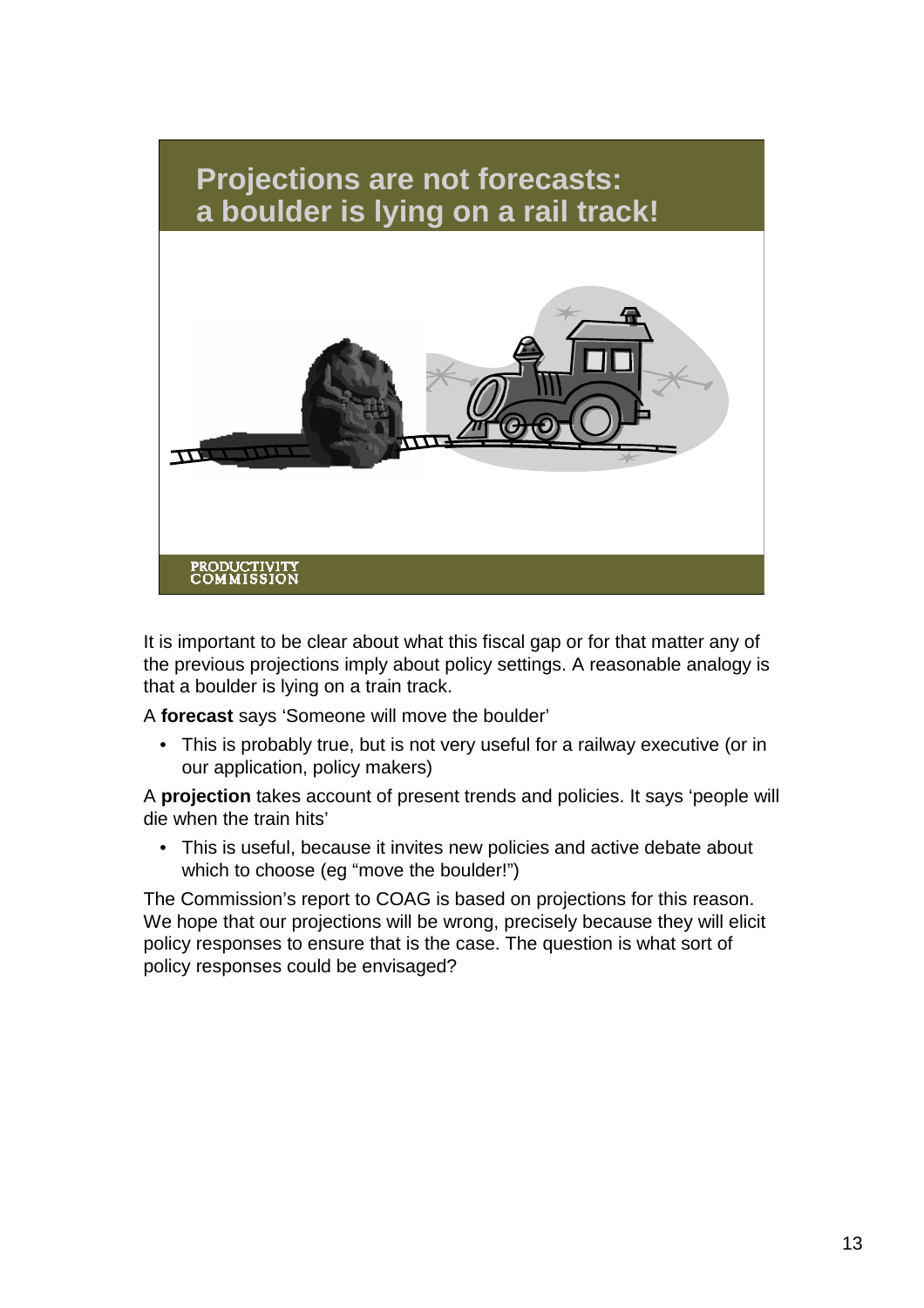

If no structural policy measures are adopted, there are only four things that can be done. As we will see, all have some drawbacks. The first is to increase borrowings …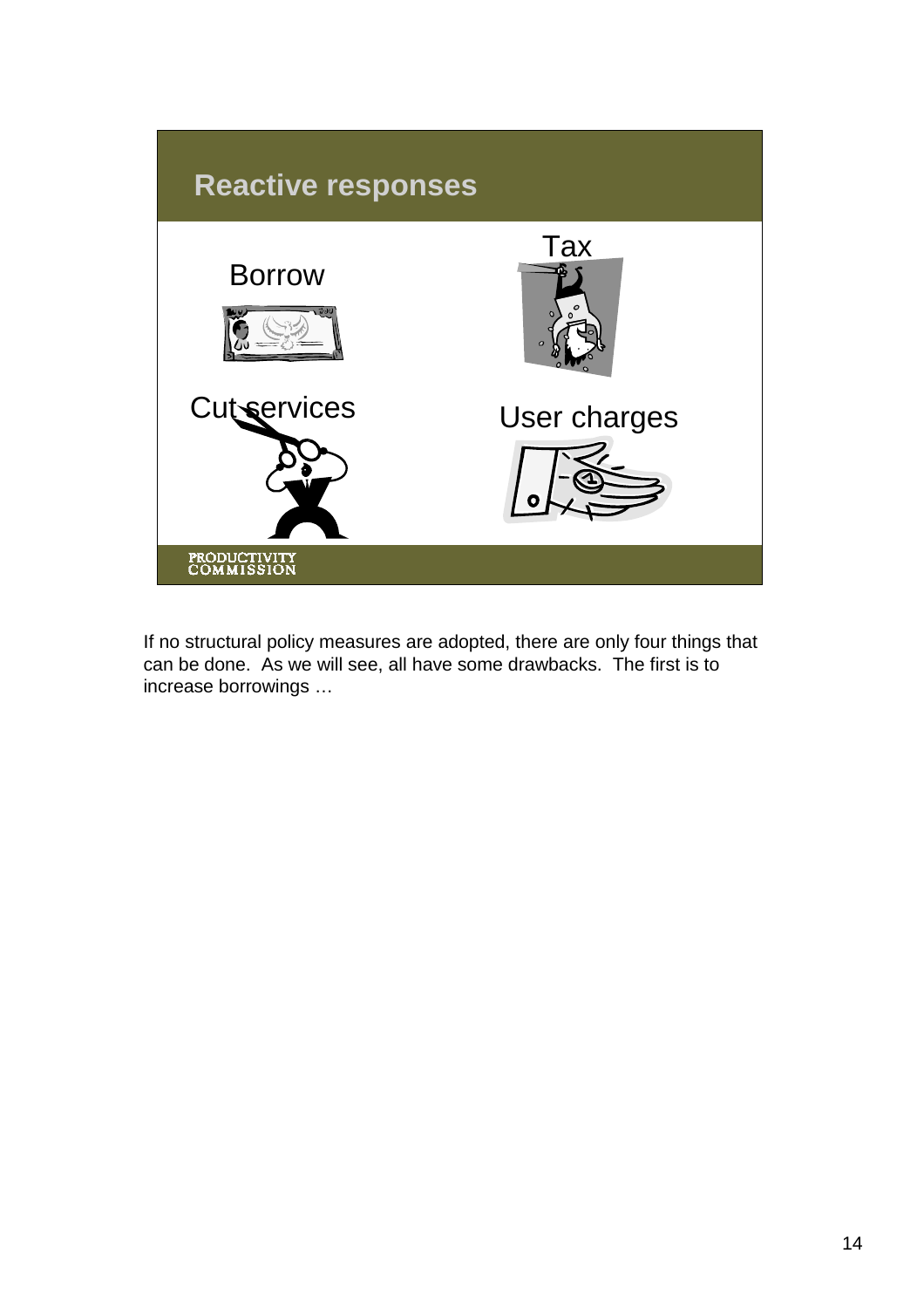

Borrowing is a sensible strategy for long term investments or for smoothing wrinkles in income and output. But fiscal pressures from ageing are neither of these. Borrowing to finance the accumulated net fiscal deficits would lead to a debt equivalent to around double GDP by 2045 or about \$4.2 trillion. This is a banana republic scenario.

We should also bear in mind that ageing pressures continue well past 2045, so debt would need to accumulate even further. And given that Australia's 'steady state' age structure is likely to be significantly more aged than the present one, it is unlikely that there will be a future period of age-related fiscal surpluses that could finance the debt. So debt would simply translate into deferred taxes, user charges or cuts in services. Given the compounding nature of debt, those deferred obligations would represent a very nasty intergenerational shock.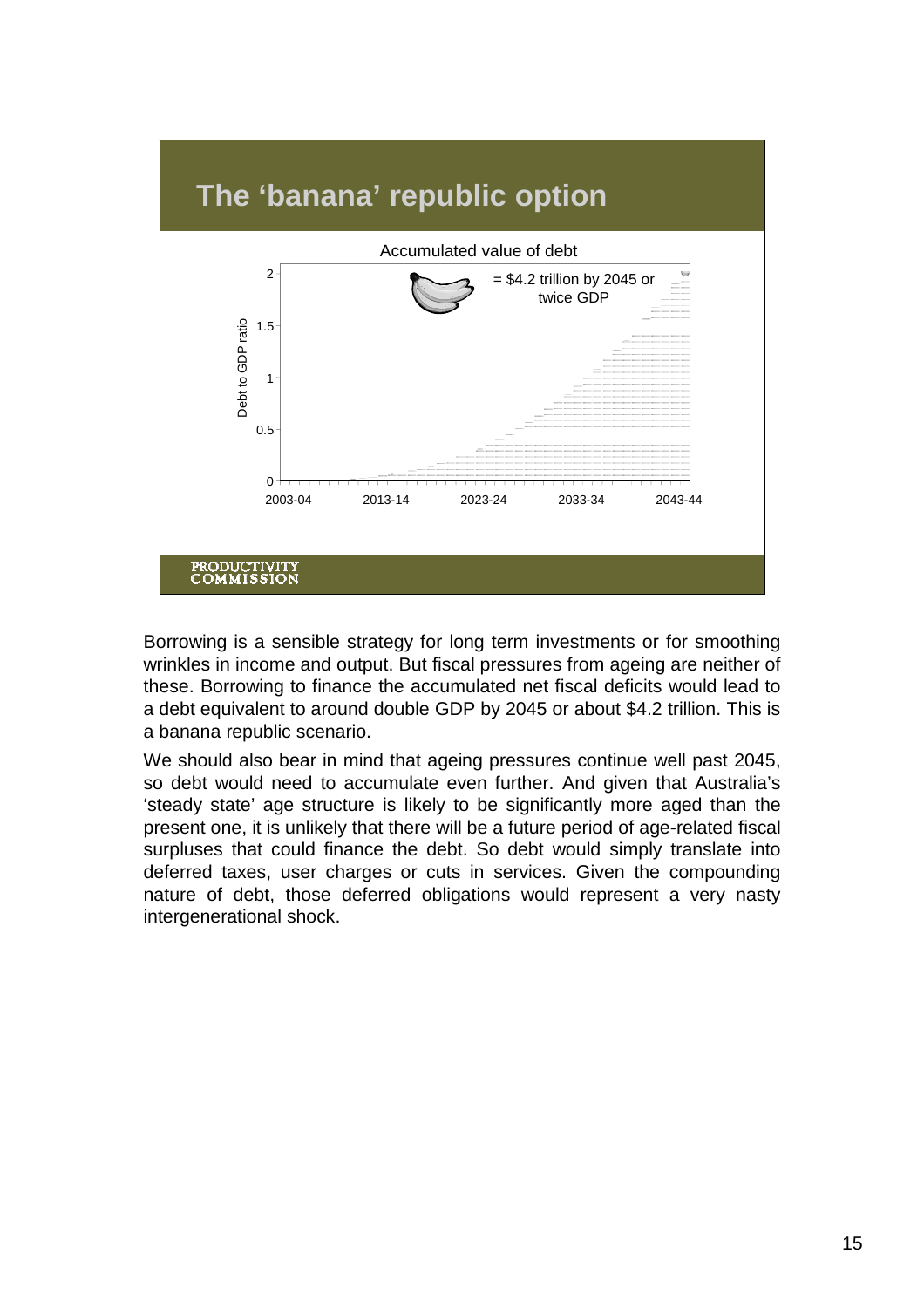

The alternative reactive policy stance is to cut services. This would probably need to involve those services that give rise to the greatest fiscal pressure, such as health or aged care.

Additional rationing might reduce the fiscal deficit, but it would generate its own, less visible deficit in well being. Such cuts would hurt poorer people most and act as de facto user charges for higher income people who would have to pay for private provision.

The politics could turn ugly.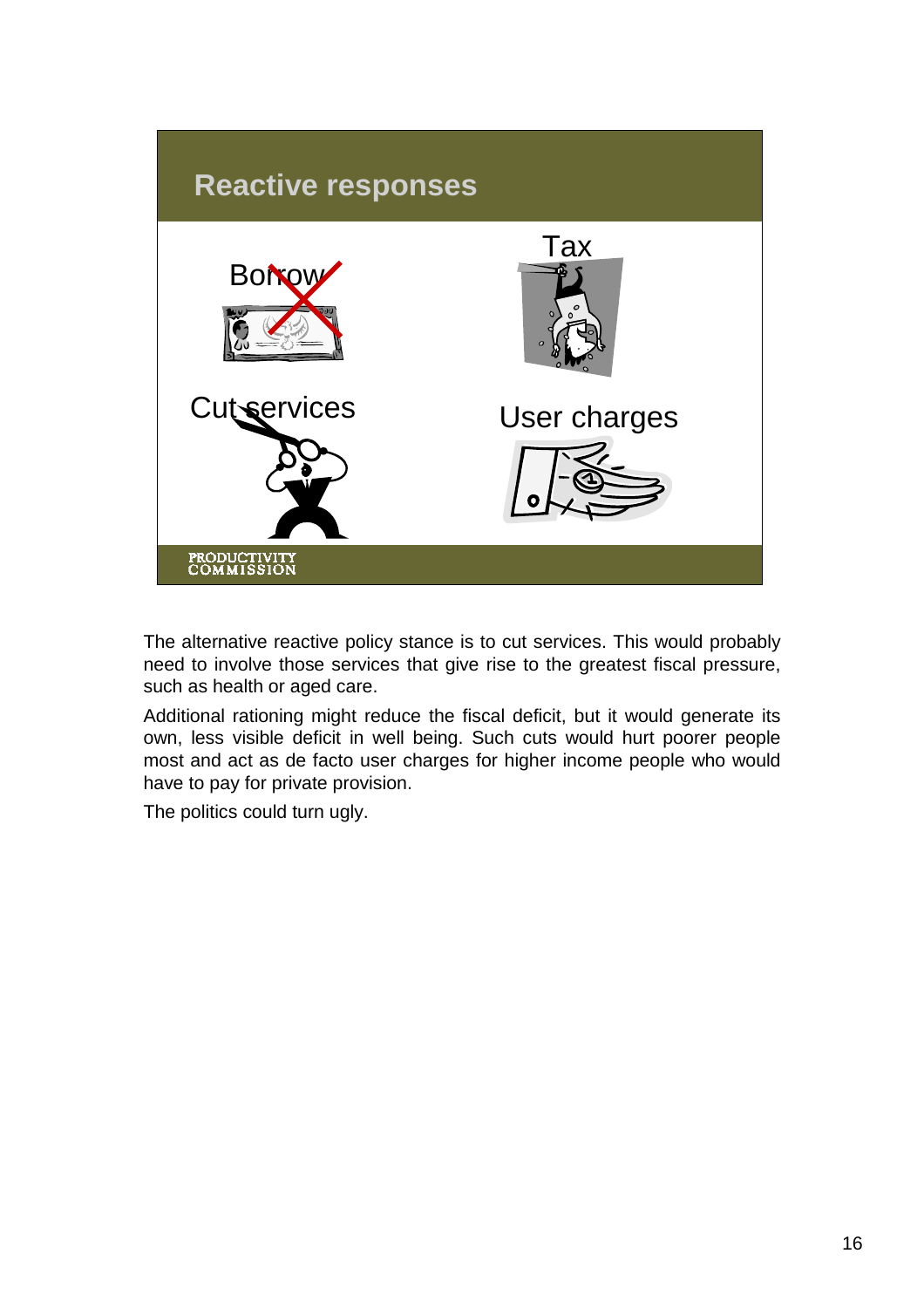

## **More taxes?**

That leaves tax increases and user charges as alternative financing methods.

It seems inevitable that tax will need to play some role in ameliorating the fiscal pressure.

But to cover the whole gap, average taxes would have to rise by over 20 per cent. This could be hard to achieve without adverse incentive effects (especially in a world where skilled labour may be more mobile).

A 'tax as you go' approach to the ever increasing fiscal gaps would require low tax increases soon and high tax increases later, with potential generational inequity and efficiency losses. Some degree of tax rate smoothing by building up reserves - such as the future fund – would ameliorate this.

Whatever the amount of the fiscal gap financed through taxes, it underlies the critical importance of increasing the *efficiency* of the tax system for State and Australian Governments. That means *broadening tax bases* – to allow lower tax rates than otherwise – addressing features of the tax system that lead to costly spikes in marginal tax rates and eliminating inherently more distorting taxes.

## **More user charges?**

An increase in user charges may also play a role – but its role is probably limited to a few areas. Significantly raising user charges would be problematic in the biggest spending area (health) without impeding access and worsening outcomes if charges were universal, or without impeding labour supply if charges were means-tested.

Aged care is a prospective area for greater user charges because it usually involves a relatively short period of time and substitutes for some costs that would need to be met anyway (like accommodation). However, apart from the politics, a barrier to user charges in this area remains the low incomes of many old people …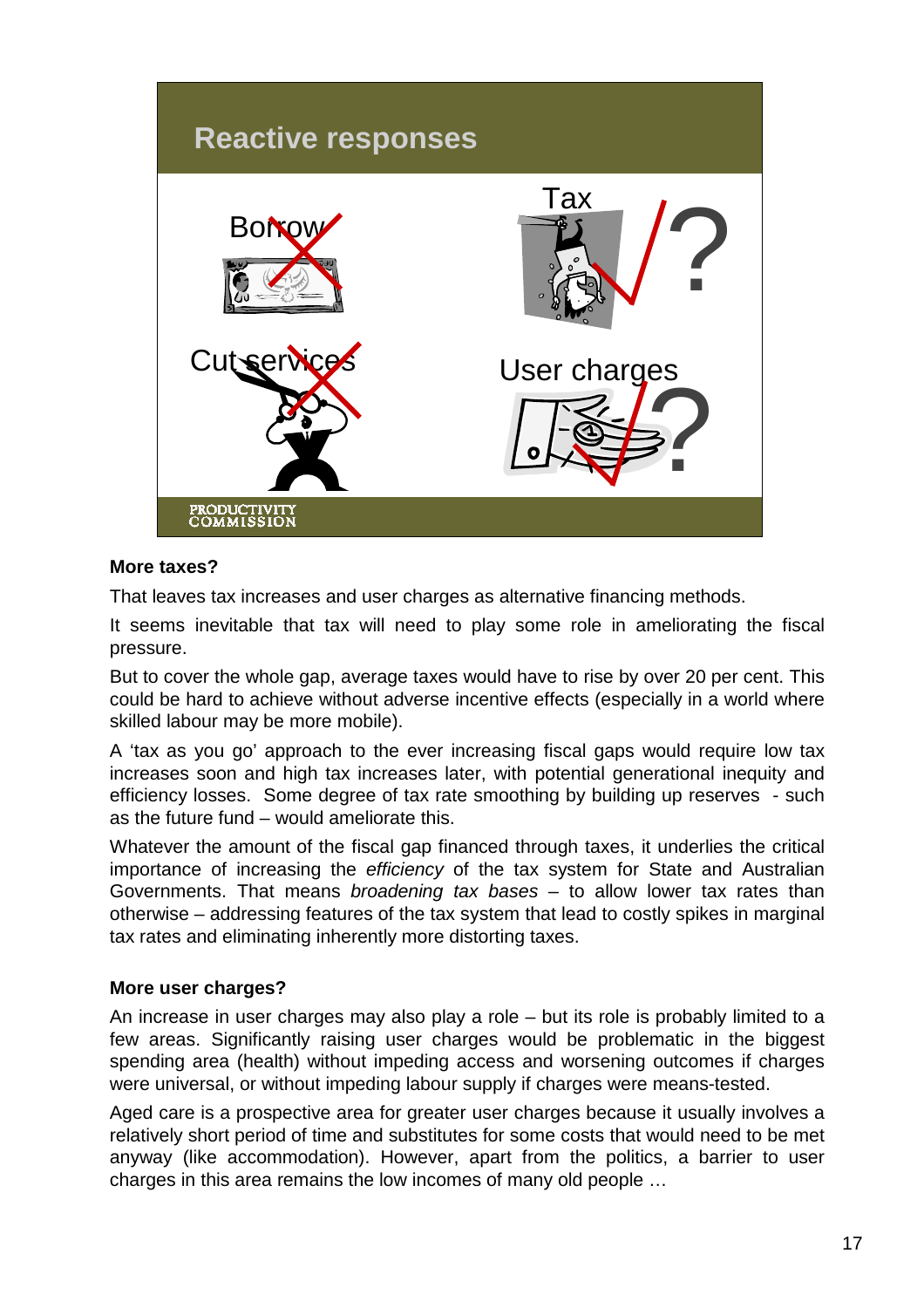

Currently only 17 per cent of retirees have private incomes that match or exceed the pension.

Average income for individuals aged 65+ years = \$13, 800 p.a. in 2001.

Over time, superannuation balances will increase, generating additional income. However, by the time retirees reach the stage where they need age care they may have substantially run down their super balances.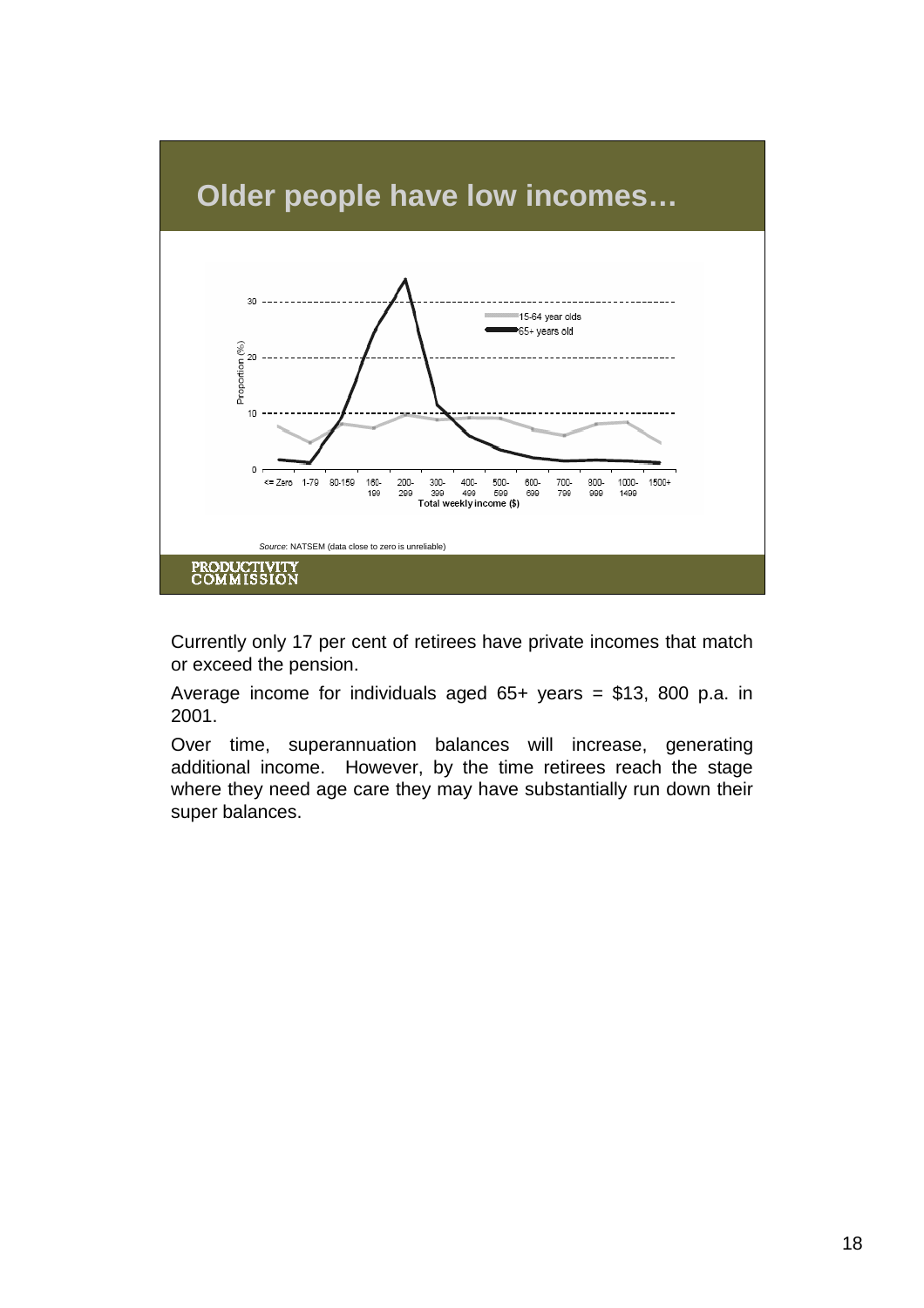

Yet older people have sizeable assets –much of it in owner-occupied housing. Reverse mortgages are a developing financial product that offer some scope for accessing this often otherwise illiquid asset. The income freed in this way could be used to finance current consumption by the old – including areas that would reduce fiscal pressures for the government, such as aged care and local rates.

However, the offerings of reverse mortgages are currently relatively thin and take up by the aged is understood to be very small. The products charge high interest rates relative to standard mortgages and can have adverse implications for access to the aged pension.

It is important to establish whether there are regulations or welfare/tax system interactions that act as obstacles to the development of new financial products, whether there is any role for government in the provision of these products, and to see whether any schemes have unintended impacts on people's behavior.

One thing , however, seems likely. Equity withdrawal mechanisms are likely to expand. If they are used to purely finance private consumption by the old without contributing to any of their public costs, their growth could be seen as breaking the generational pact that the young get bequests but pay for the services of the old through taxes. In that instance, more user charging would appear as necessary for both equity and efficiency reasons.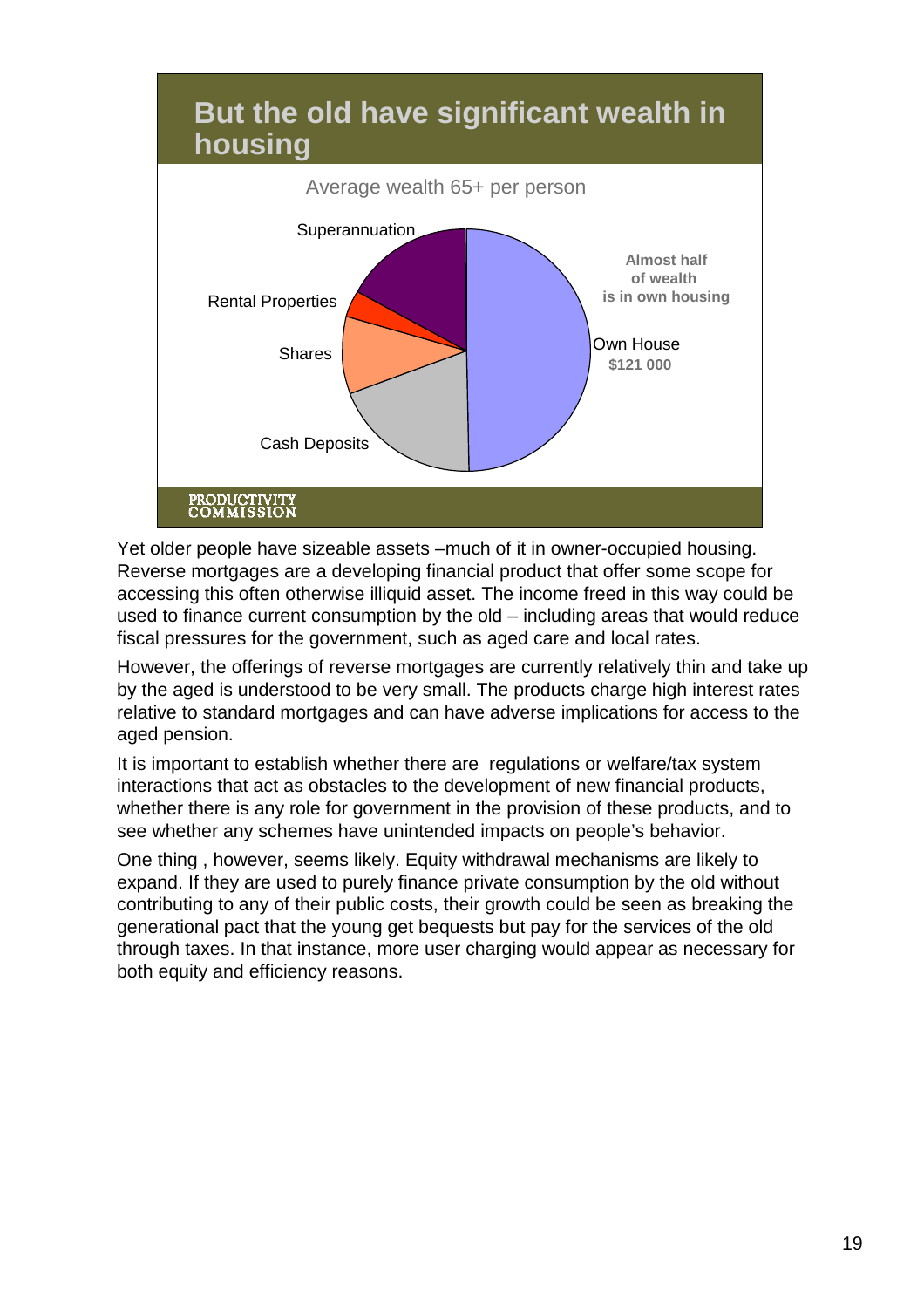

In short, the reactive options all have drawbacks. Fortunately, there are more proactive policy choices in other areas that could serve to alter the structural course of the ageing Australian economy – often termed the 3 Ps – population, participation and productivity. These aim to reduce demographic pressures, increase the size of the economy, and thereby help reduce the fiscal consequences.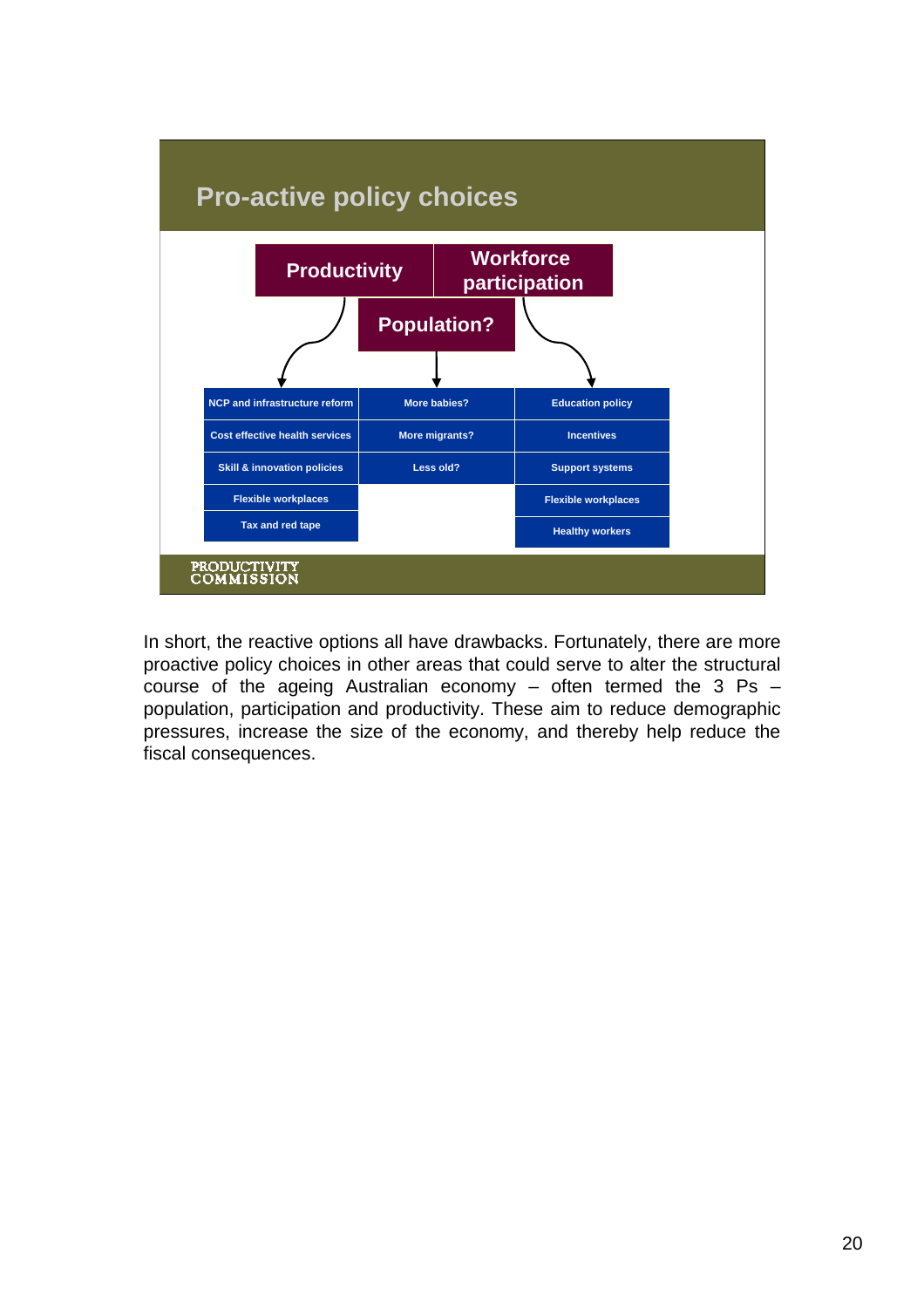

A common starting point for policy focus is population. After all, the source of ageing is demographic, so can we ameliorate it at source?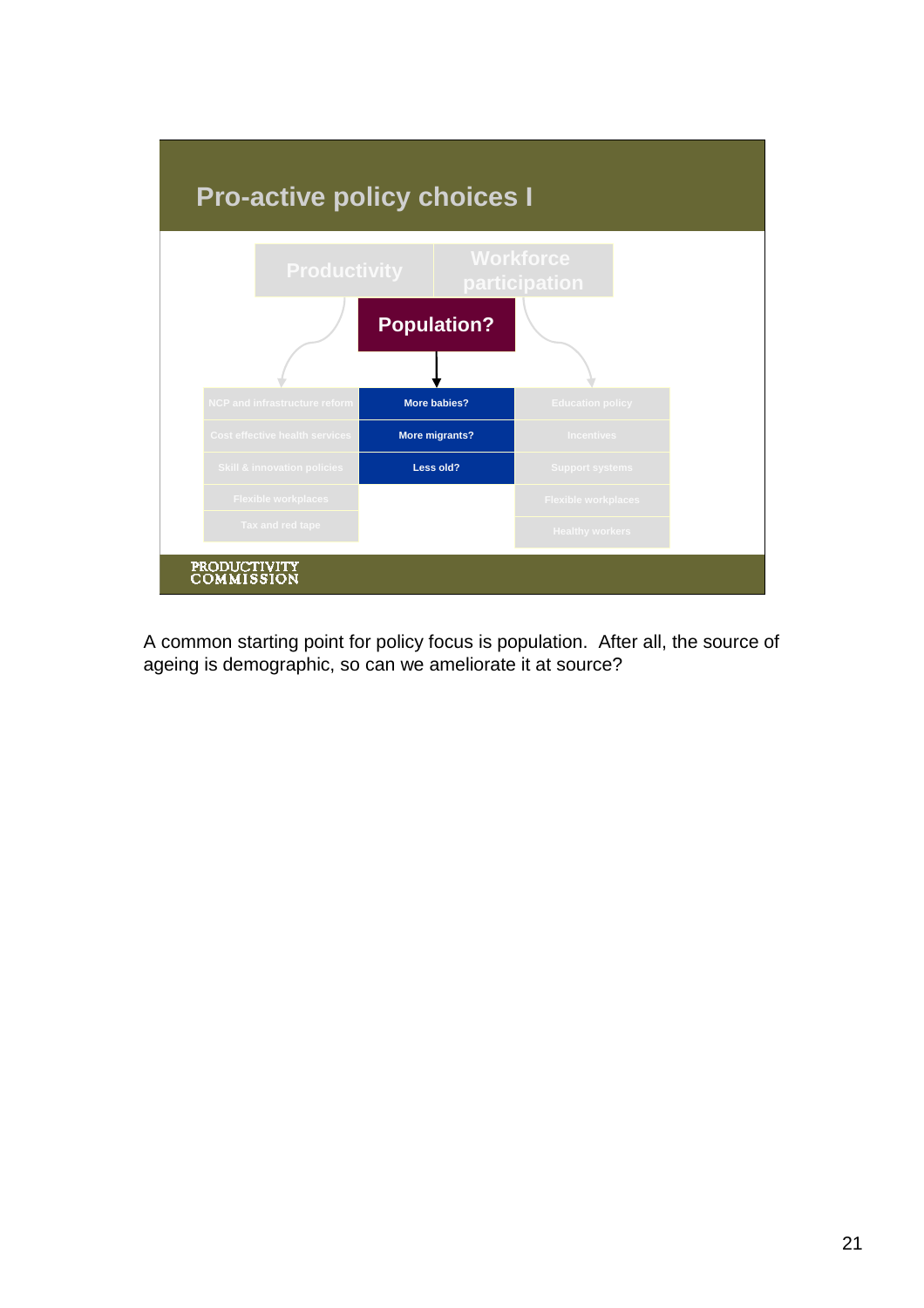

It seems intuitively reasonable that since ageing involves a rising share of older people, supplying more young people would be the key to changing our demographic direction. This has been a focus for much media attention.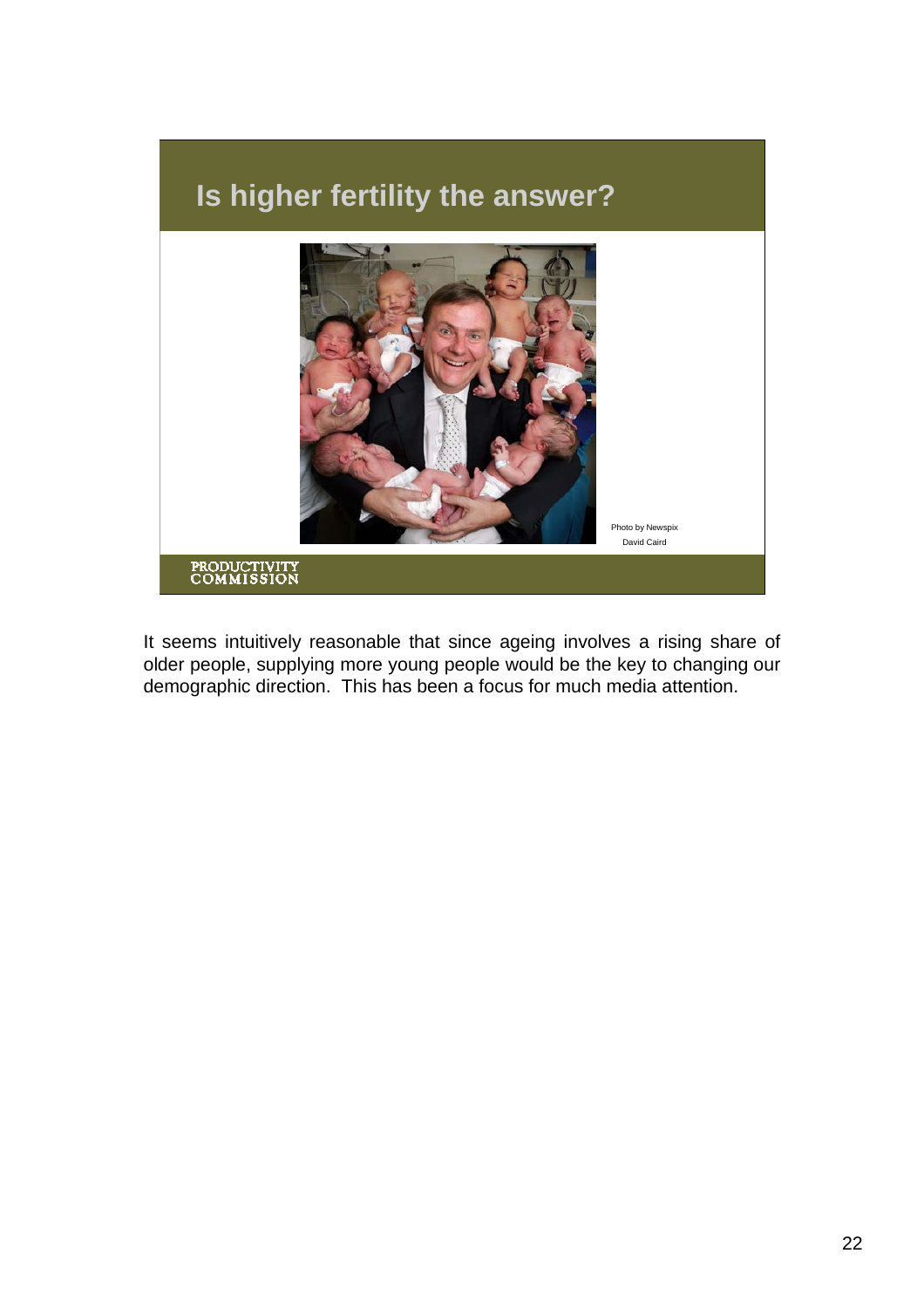

However, raising fertility only works if it is very low. To take an extreme case, if fertility suddenly dropped to zero and we had zero net migration, the whole of today's population would be 'old' in 65 years time and, in 100 or so years, the last survivor could turn off the nation's lights as she expires. In that instance, having more babies would indeed make a difference.

But that bleak scenario is **not** Australia's position. Just as there is no ageing crisis, there is no fertility crisis either. Australia's fertility rate may in fact rise above the current total fertility rate of (the already relatively high) 1.75 babies per woman. The steady decline in the age-specific fertility rate of younger women appears to have stabilised, while, consistent with delayed childbearing, age-specific fertility rates for older women continues to rise. In that context, and with net migration at its current levels, credible higher or lower fertility rates make very little difference to Australia's age structure.

And while increases in fertility lower the aged dependency rate (those aged 65+ on those aged 15-64 years) by a modest amount, they increase the youth dependency ratio by more (those aged 0-14 on those aged 15-64). This implies that an increase in fertility would raise, not lower, overall dependency by 2045.

In any case, fertility is notoriously hard to influence with policy and pro-natalist policies themselves can have further rounds of fiscal effects.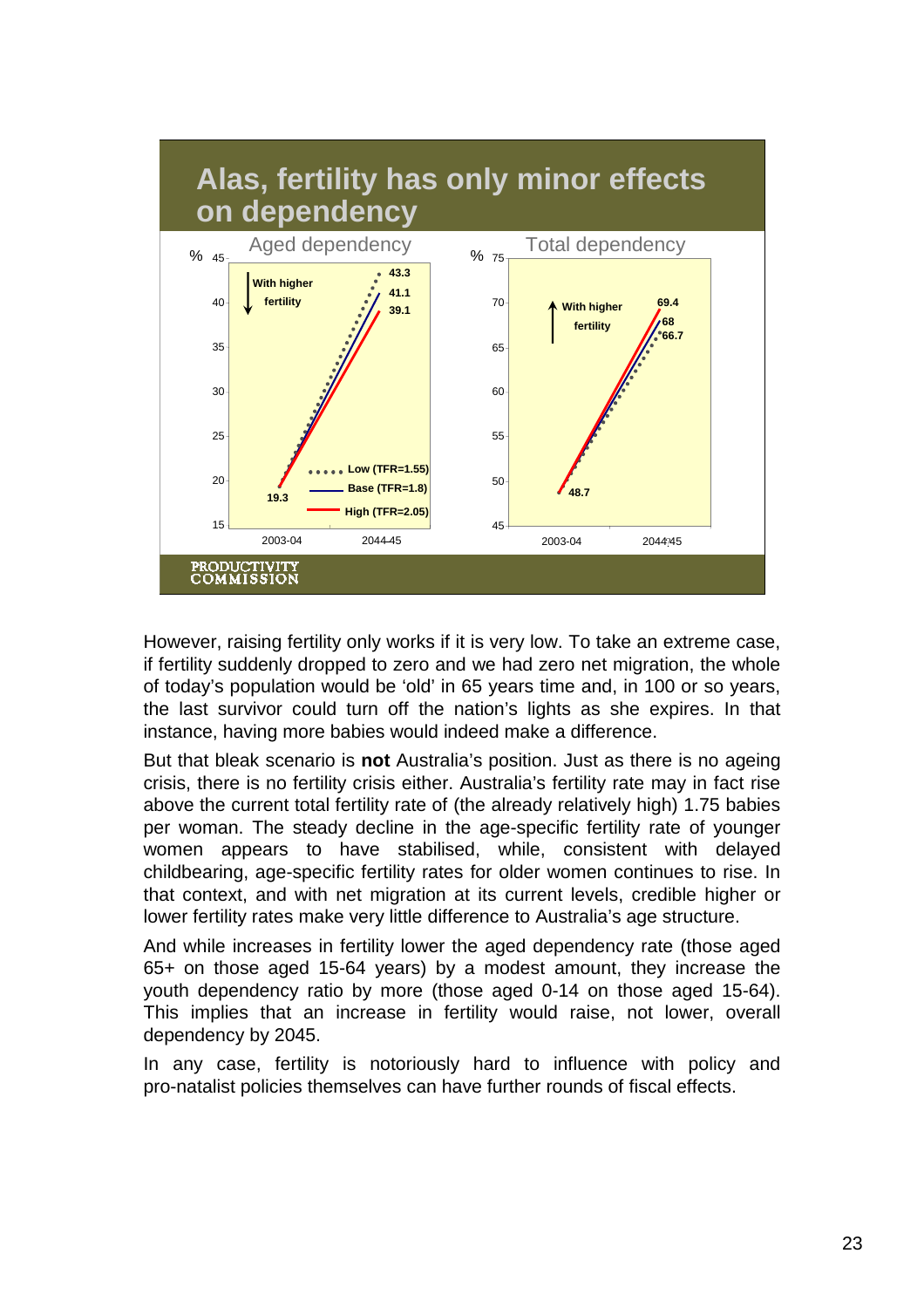

And consonant with that phenomenon, higher fertility also takes it toll on labour supply per capita for about 20 years – reflecting the fact that people aged 15 and under do not work, but do add to the population. Of course, the flip side is a later increase in labour supply per capita, but a fertility shock now would worsen labour supply growth at the time – the mid 2020s – when ageing is also taking its greatest toll on labour supply growth.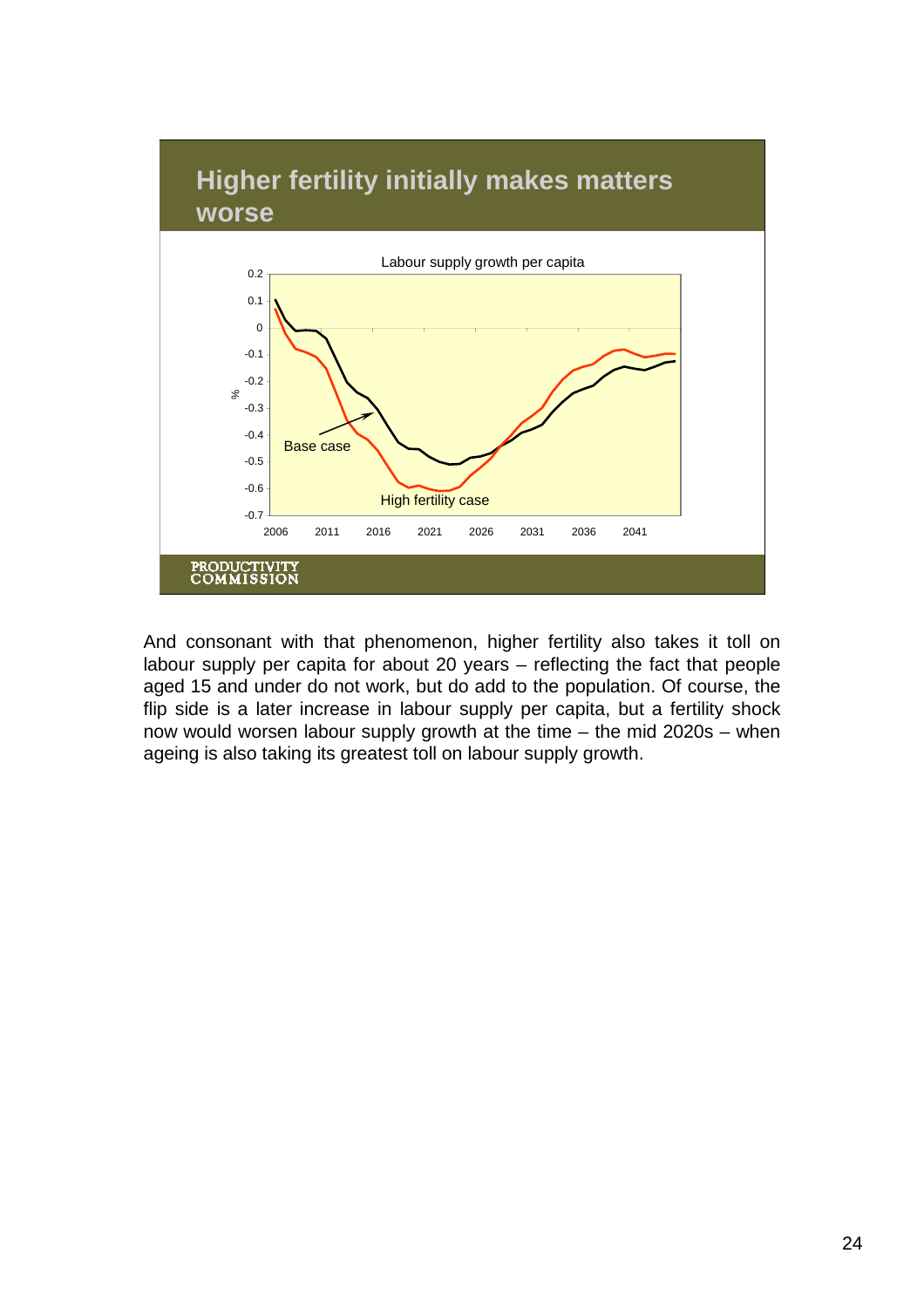

An increase in net migration is also sometimes suggested as a policy solution to ageing. As with fertility, the impact of changes in migration on population age structure is much weaker when existing fertility and migration rates are reasonably high.

Unlike fertility, increased migration lowers total as well as aged dependency.

Migration policy may also play a role in ageing policy – to the extent that it is effectively designed to deal with particular skill bottlenecks that may affect economic growth prospects (although the impacts of such policies on skill formation for 'native' Australians must also be considered).

But one of the biggest constraints on migration policy as a response to ageing is that its effects on age structure diminish with increasing net migration levels, while its impact on population numbers increase. This poses a potential problem for sustainability.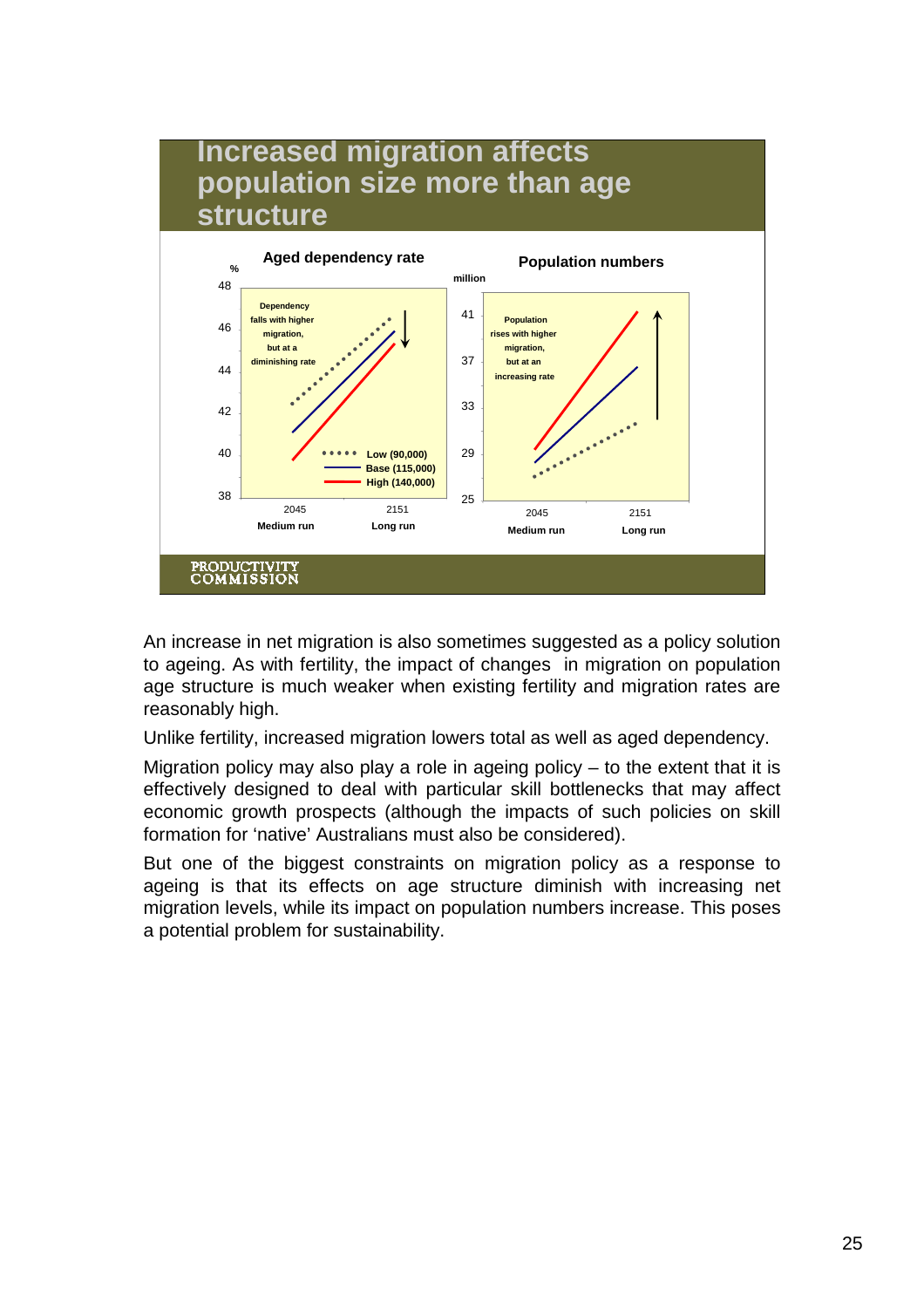

We can demonstrate this by asking the question: "What rate of net migration would be required to completely avert ageing of the Australian population?" The answer is a net migration to population ratio of around 3 per cent. But this would imply massive population growth – indeed, the transformation of Australia to a superpower in population terms.

This is of course an extreme case, but it highlights the bluntness of immigration policy as a tool for addressing demographic structure.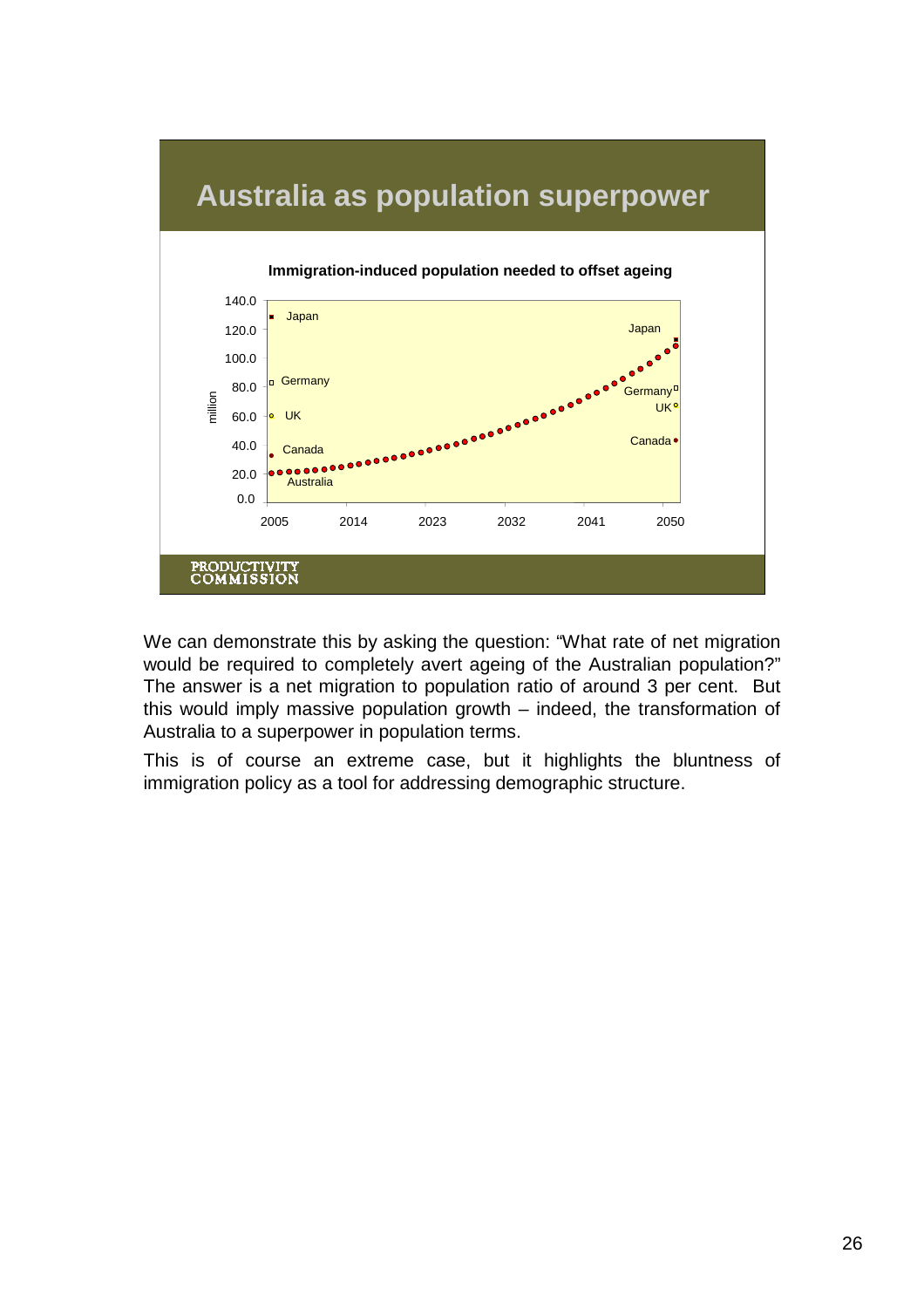

The effects of population policies on Australia's future fiscal position are quite small:

- They are small and negative for increased fertility mainly because higher fertility stimulates spending to GDP by governments on education, family and parenting payments by more than it suppresses spending to GDP on aged care and health.
- The impacts from increased migration are bigger and at least positive, but would still leave most of the fiscal gap intact. Migration suppresses government spending to GDP for all spending areas, bar other social net payments (for example, family payments and unemployment benefits). Migration also helps the fiscal position relative to GDP by raising economic growth per capita. This helps in areas like aged care, but not in health care. (The health care story is different because the Commission's projections assume that the level of demand for health care is also a function of GDP – a relationship that is very robust over time and across countries. So as GDP rises, so too does spending on health.)
- The biggest bang for a population buck would come from decreasing ageing through reducing longevity – but attractive as this might be for the fiscally obsessed, it has some obvious drawbacks! (This corresponds to the P1 population scenario in chapter 2 of the report, of which a life expectancy at birth for males and females 1.2 and 1.5 years less than the base case in 2045 is the most important aspect).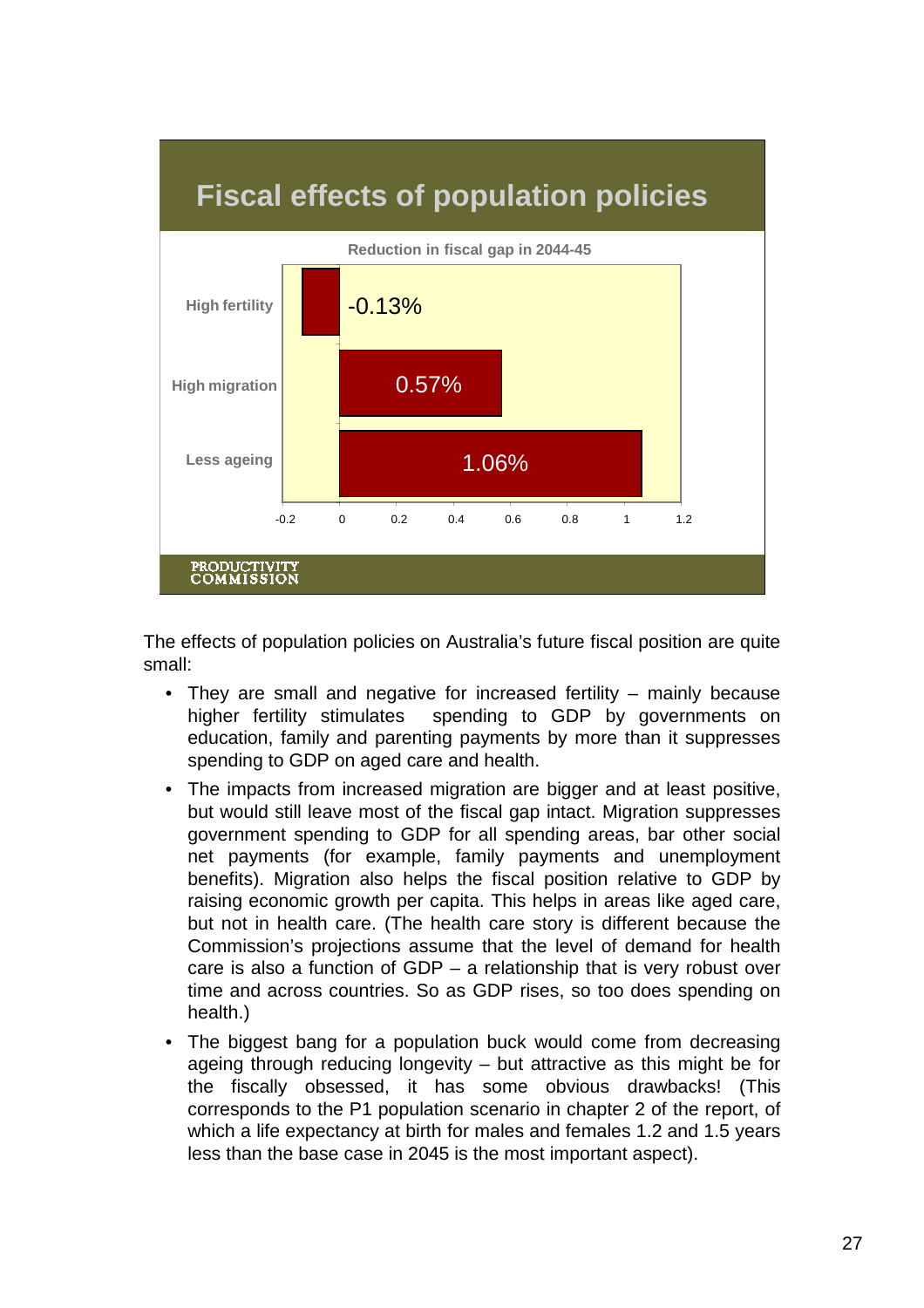

The second pro-active policy area is labour force participation.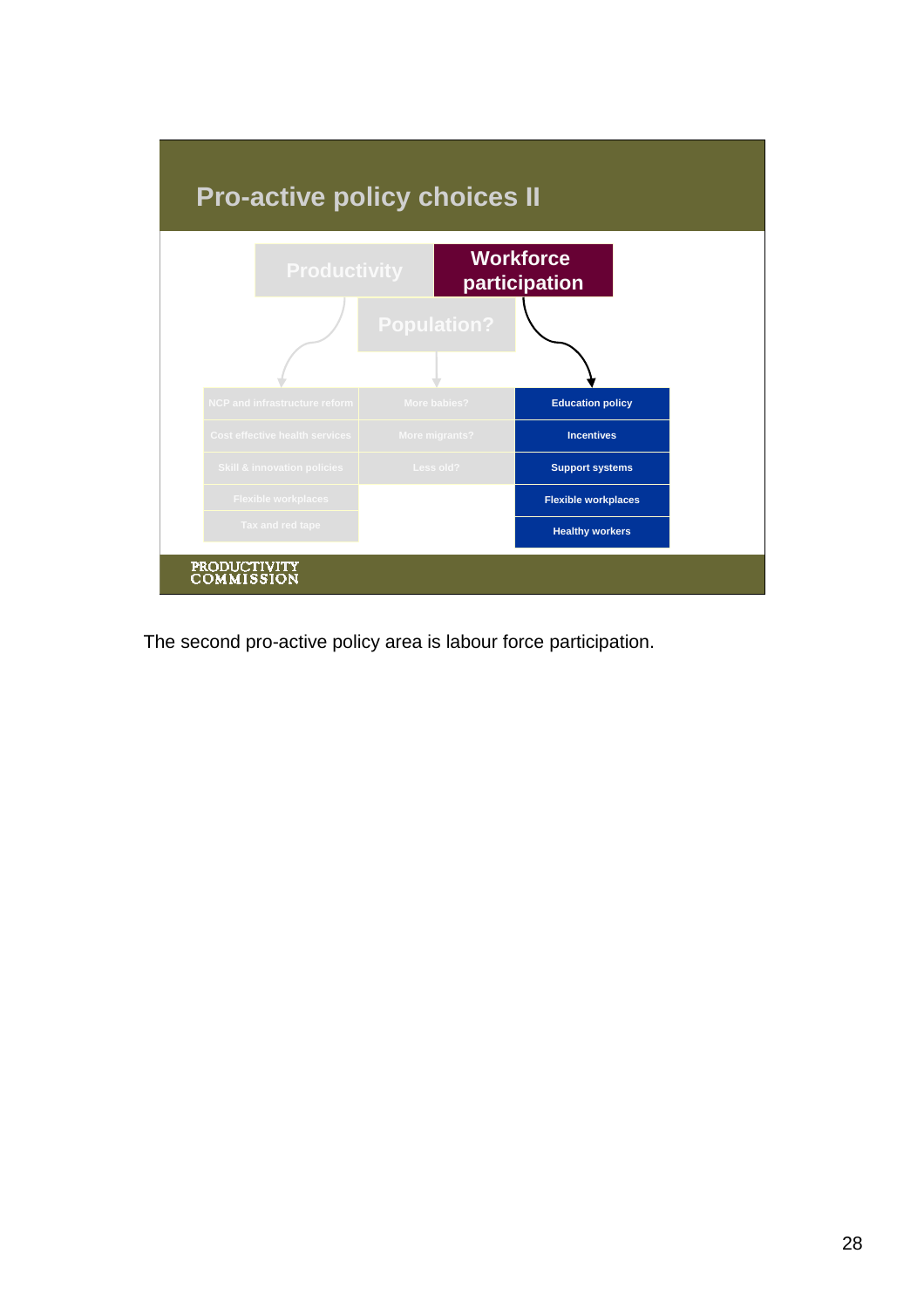

In thinking about participation policies, it is important to remember the economic and historical context. As I showed earlier, labour force participation is at an all time high right now. The projected fall looks bad relative to the present. But it doesn't look so bad relative to some periods in the past.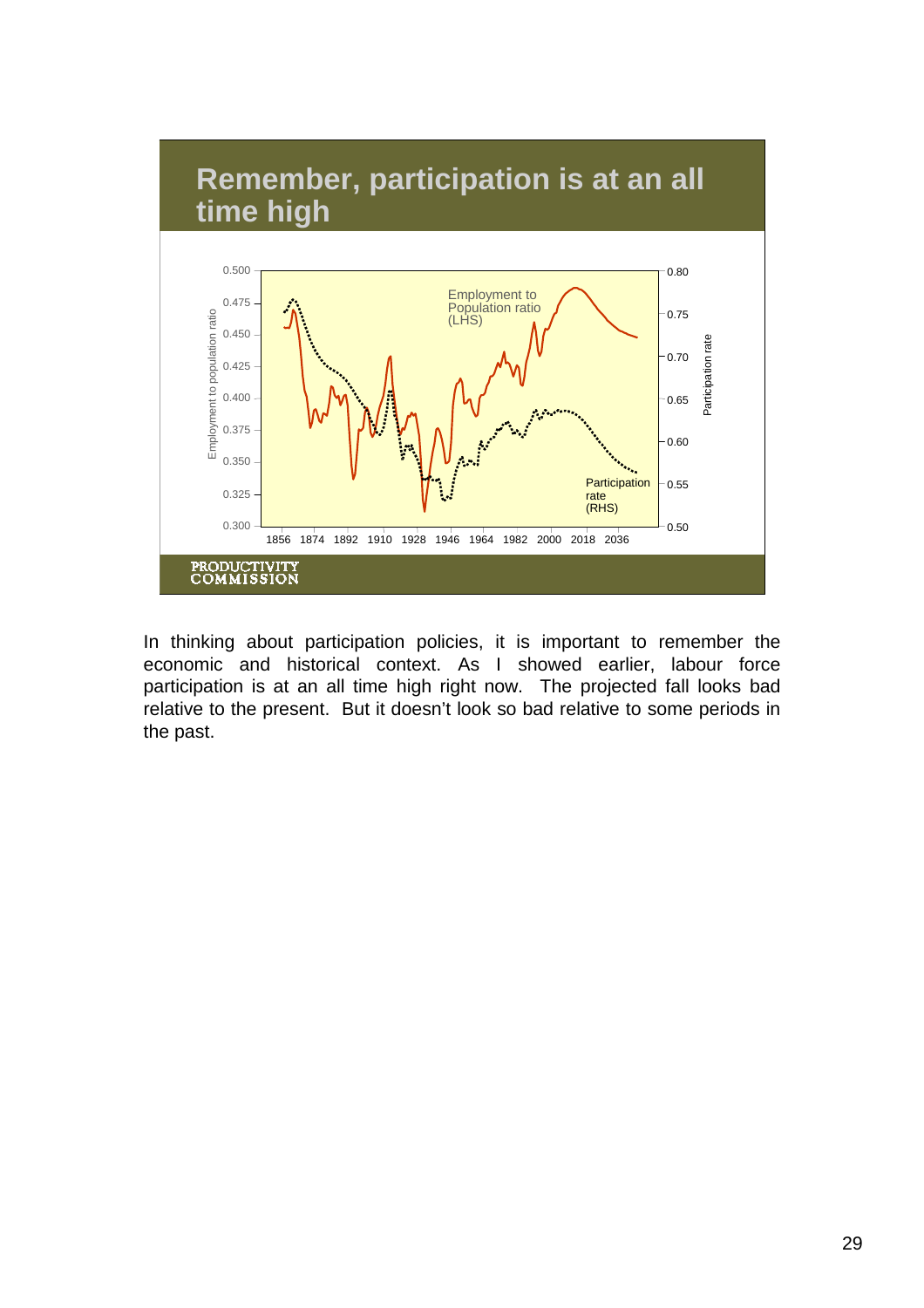

How do we compare internationally? A lot of the focus of emerging ageing policy is on the participation of older Australians. Curiously, this is not the area where Australia's relative performance is particularly poor. Older males are, in fact, a bit above the OECD median – although with participation rates well below New Zealand, for example, which suggests scope to do better.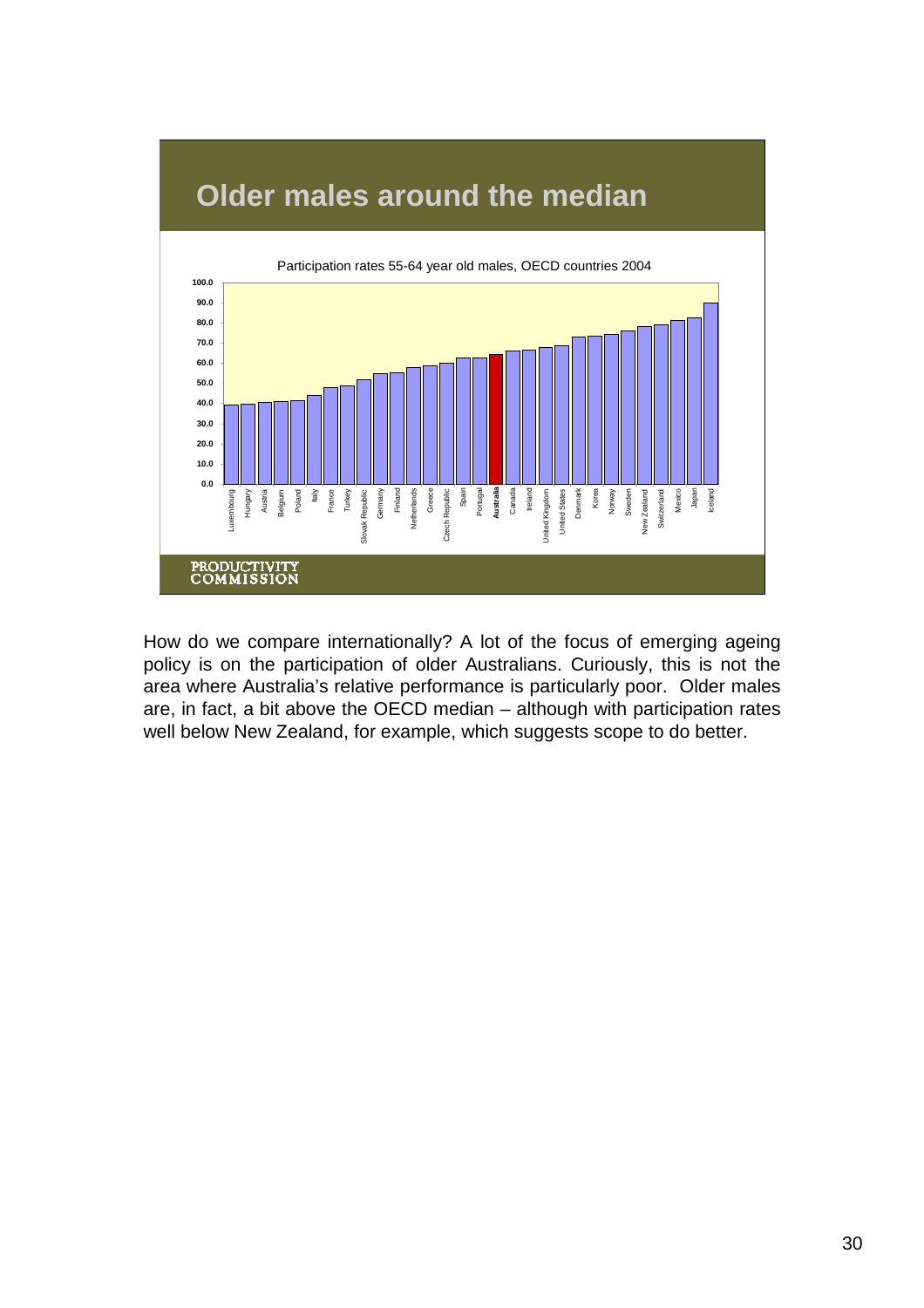

In fact, Australia's standing is lowest for prime age males – where the published participation rates are lower than every OECD country except Poland and Hungary. (These international statistics suffer some limitations that suggest they paint too dire a picture for Australia – though even correcting those deficiencies, as the Productivity Commission researchers have done in a forthcoming report titled 'Men *not* at work', still shows lower than median participation rates).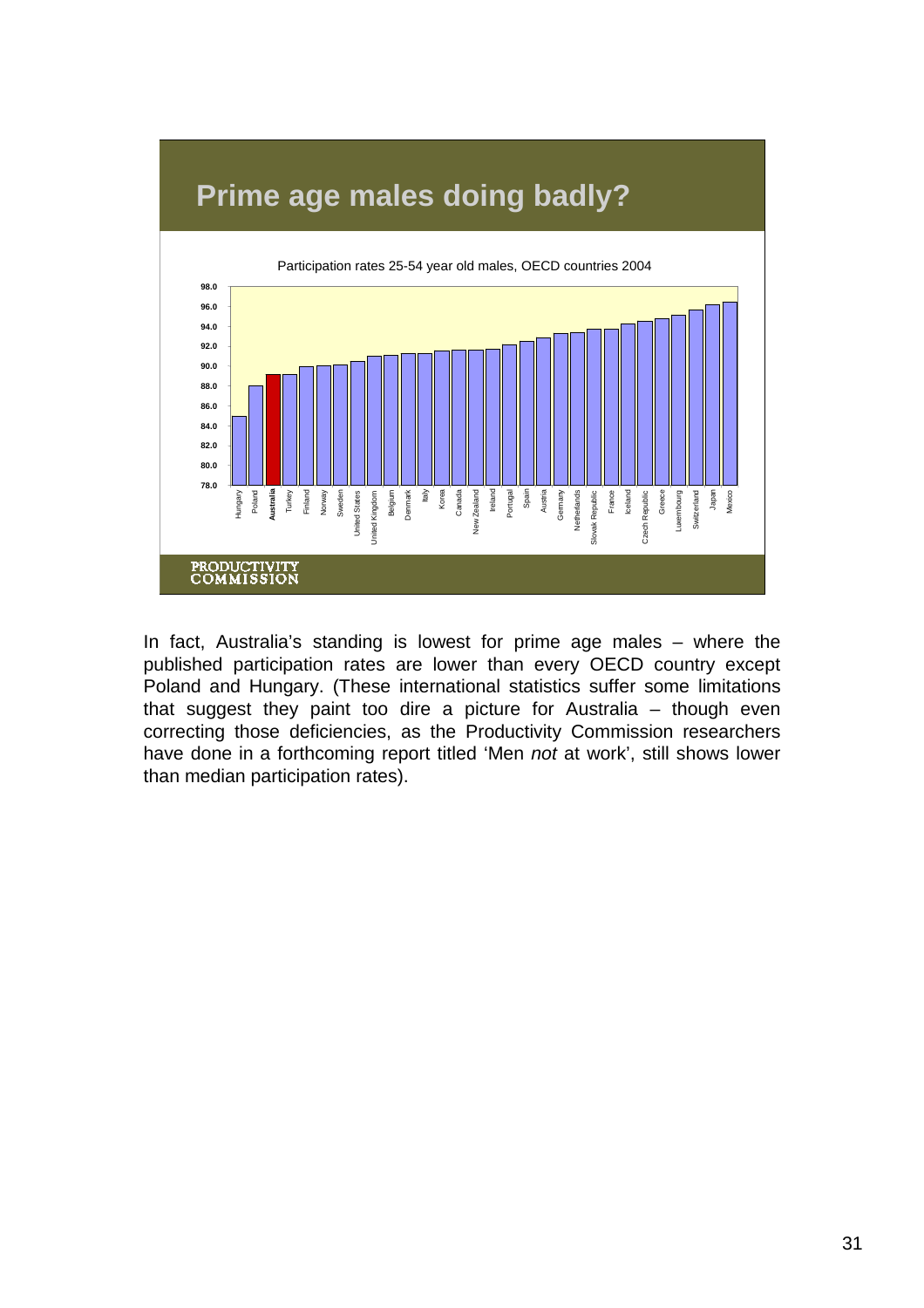

Prime aged females do much better in the international rankings than prime aged males – being much closer to the median. And older females, like their male counterparts, have participation rates a bit higher than the OECD median.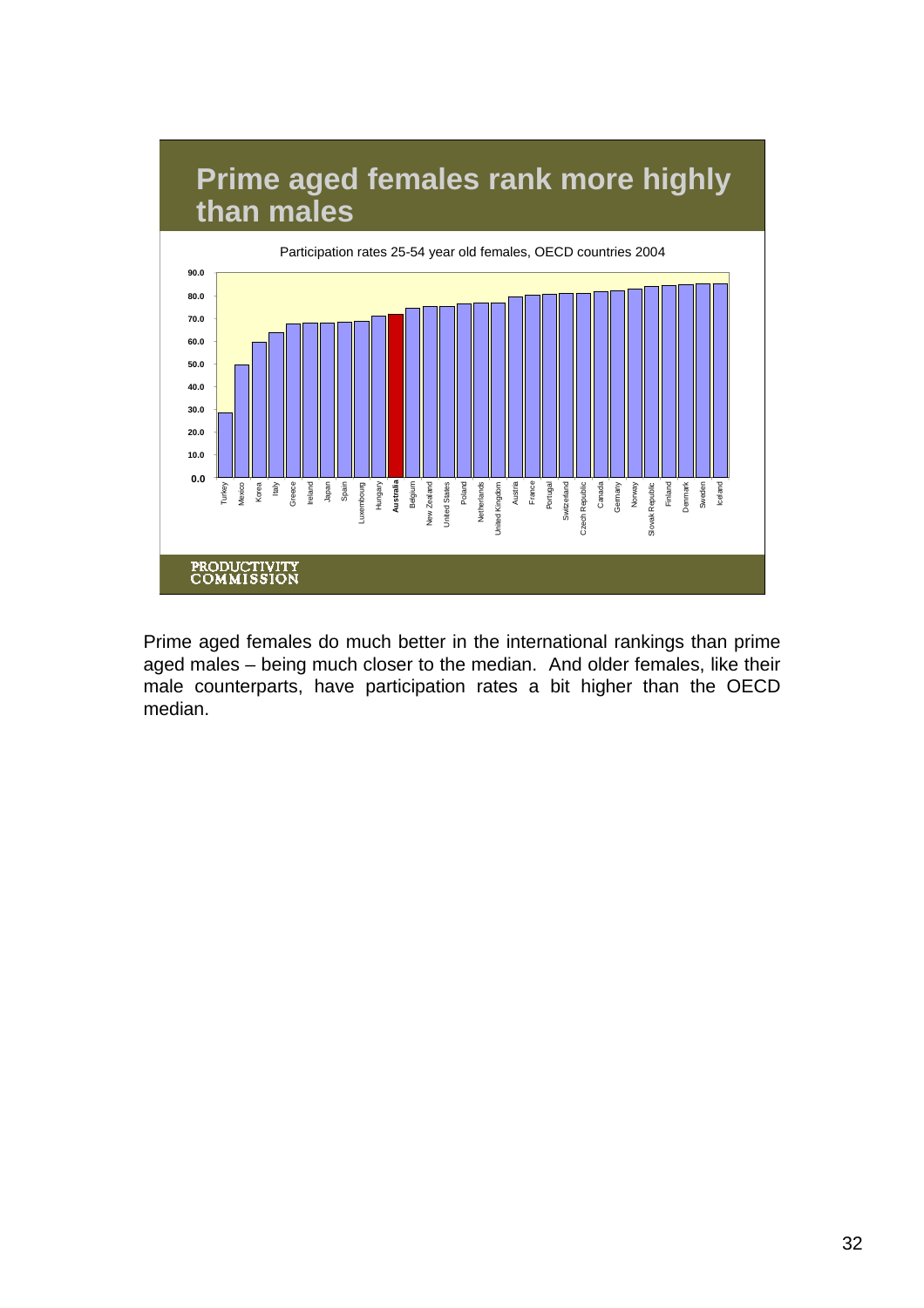

When the Commission's ageing report came out, it was seen by some as advocating a 'work till you drop' policy. In fact, we did not suggest any such thing.

We do think participation is important and that policies need to adapt. We certainly should tackle ageist assumptions, early retirement incentives, myopia by imminent retirees and target those who want a job

But the issue is a lot more complicated than urging people to keep working regardless and pursuing policies to that end.

Productive employment is important at personal and family levels as well for society. But work is not an end in itself – as contemporary discussion about 'work-life balance' makes clear. The real policy issues are about ensuring that work-leisure tradeoffs reflect the fundamentals and are not being distorted by things that policy can usefully do something about.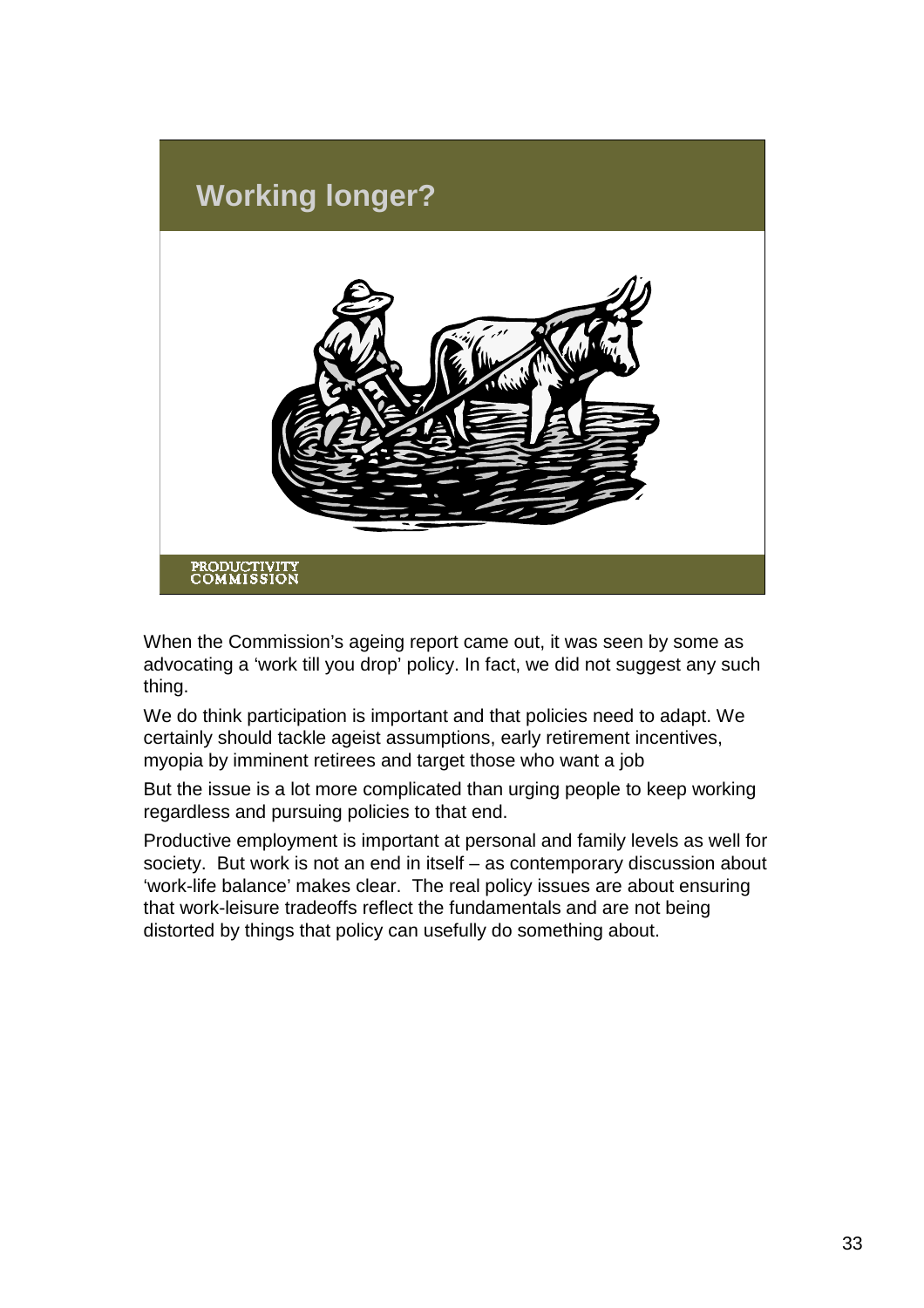

We need to remember that those societies with the highest participation rates by the old, tend to be very poor countries. These are indeed 'work till you drop' countries, which we do not wish to emulate.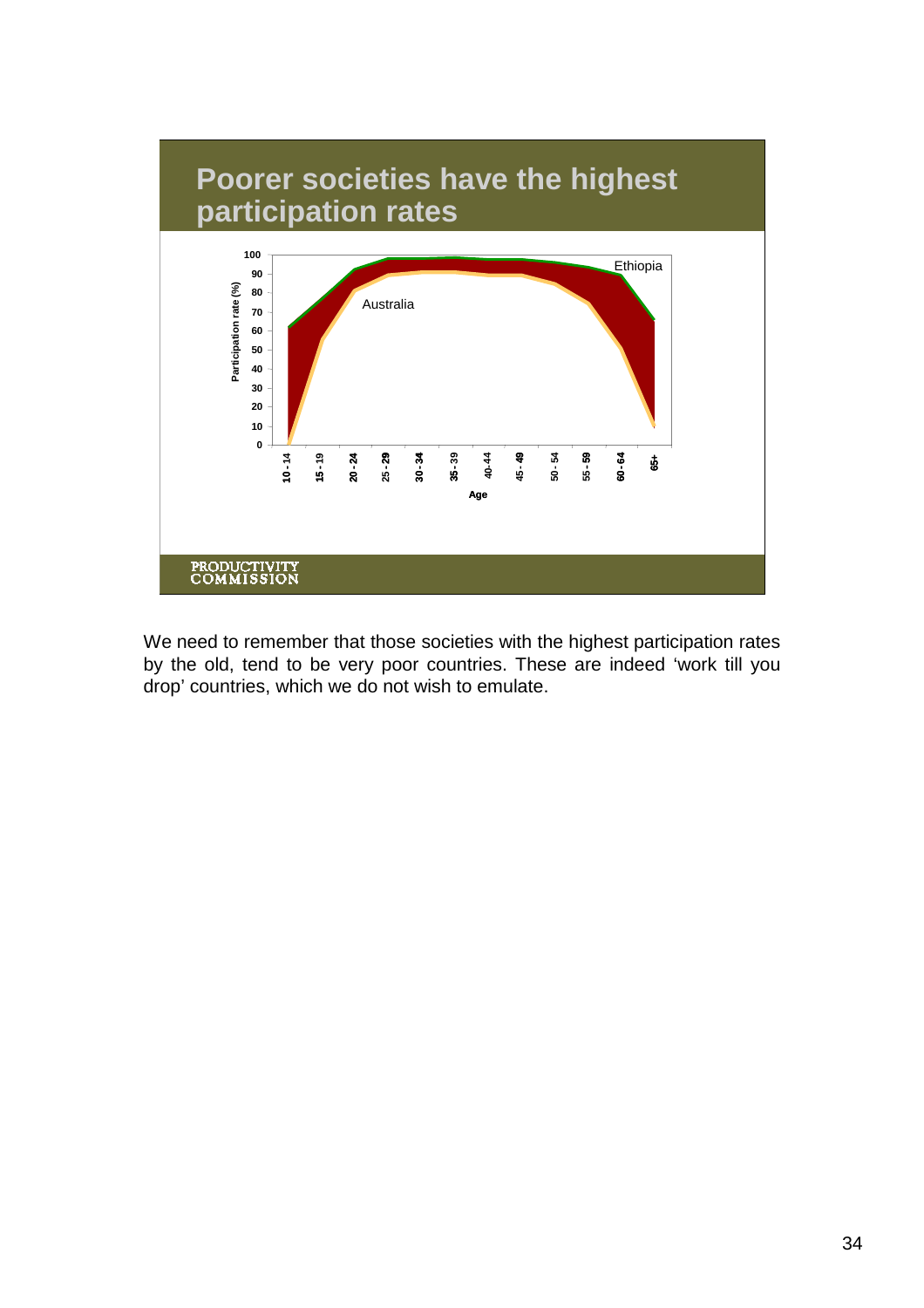

Nevertheless, there are grounds for considering a range of policies to stimulate participation rates. A common starting position is that increased skill levels will be an important contributor to participation rises.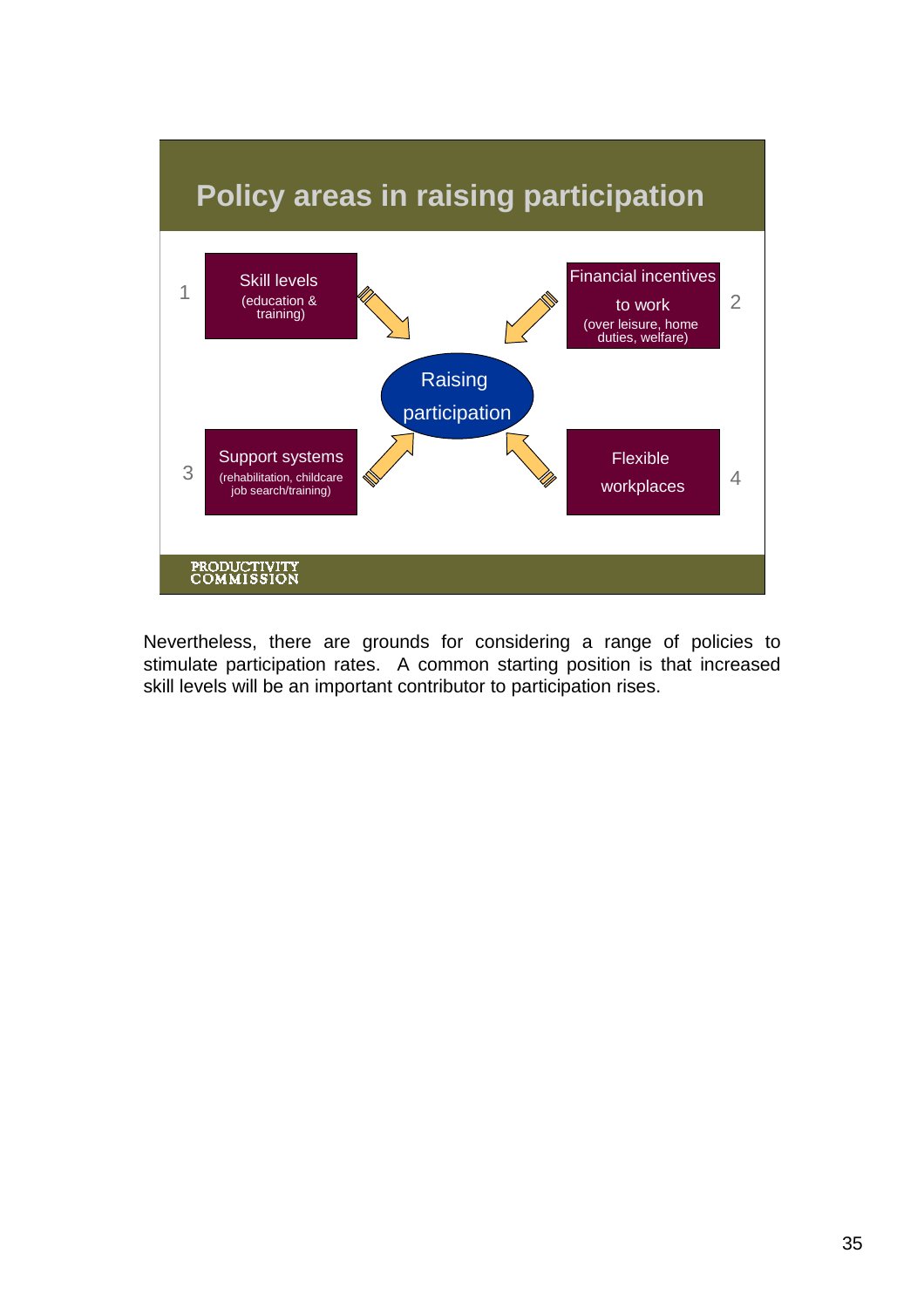

## **Education raises participation**

The cross-sectional evidence shows that males and females with higher educational attainment rates have greater participation rates at all ages. This suggests that older people's participation will rise in the future as the currently highly educated young cohort ages.

(That said, other factors will clearly also play a role – as they have in producing the dramatic slide in male participation rates in past decades despite their much higher education attainment.)

The cross sectional evidence is also encouraging for policies that increase attainment rates above levels that would otherwise hold. However, the size of the effect is likely to be much less than suggested by the above charts. This is because many of the people targeted by such policies will be different from those that would otherwise get an educational qualification (eg different in ability or motivation). As such, the impacts of education qualifications on labour force participation rates is likely to decline the greater the share of a given age cohort that acquires such qualifications. Empirical evidence supports this contention.

This does not mean that skill development is unimportant – to the contrary, it remains fundamental. But we should be aware that there are limits to its likely benefits for labour participation and ensure that policy approaches take account of the heterogeneity of people and policy does not focus overly on education *duration*.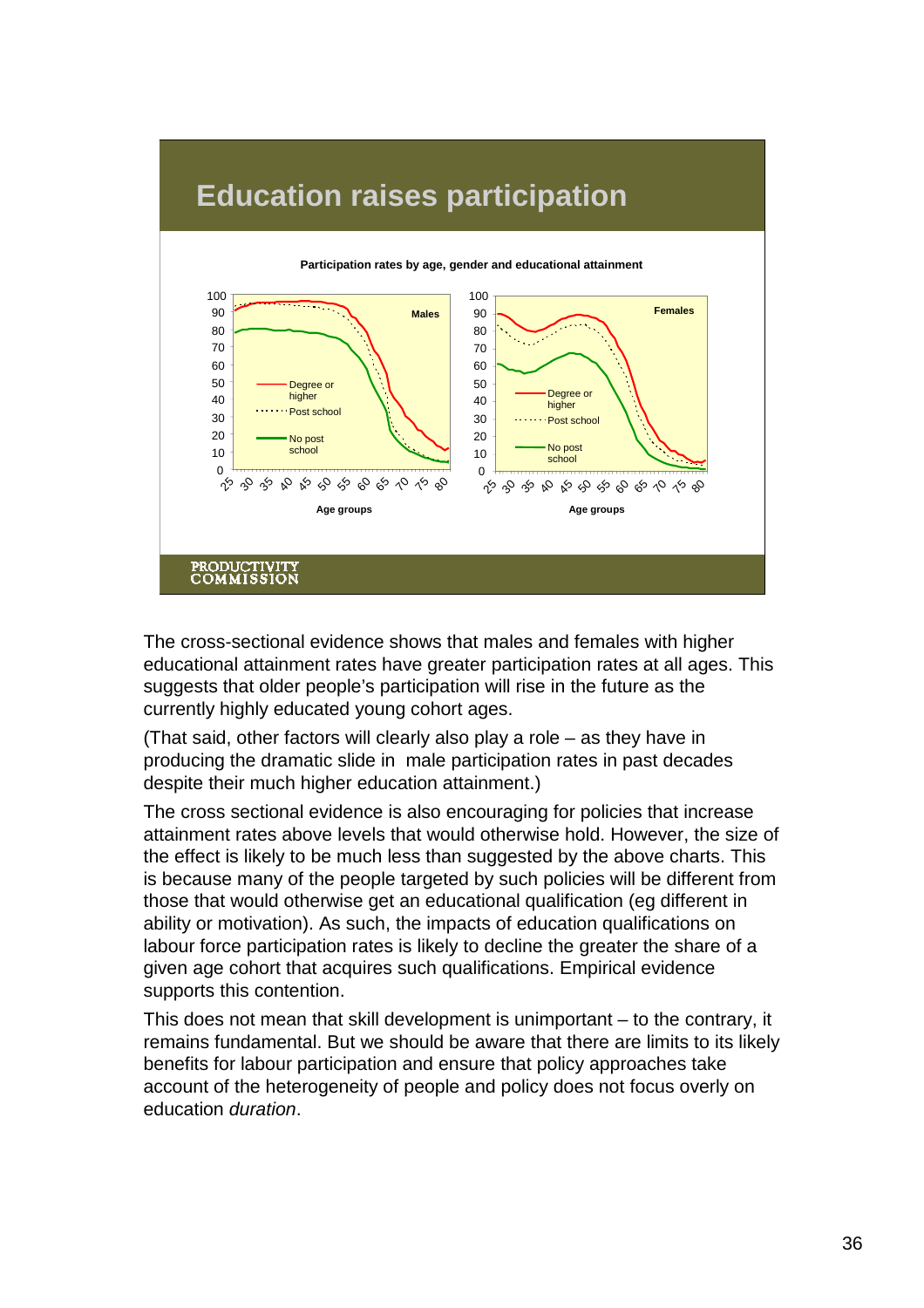

Incentives are a second important area influencing participation rates. Peoples' decisions about work over other activities obviously are strongly influenced by the relative financial rewards.

In poor societies, with no safety nets, the choice is stark. That is not so in developed countries, where the interplay between welfare entitlements and the tax system can create significant distortions to work incentives.

This is a complex area, where it is hard to get the price incentives right without affecting government revenue on the one hand, or equity on the other.

Therefore, we have seen moves to address eligibility for welfare payments, rather than just focusing on rates, for example in areas such as unemployment benefits, Disability Support and parenting payments.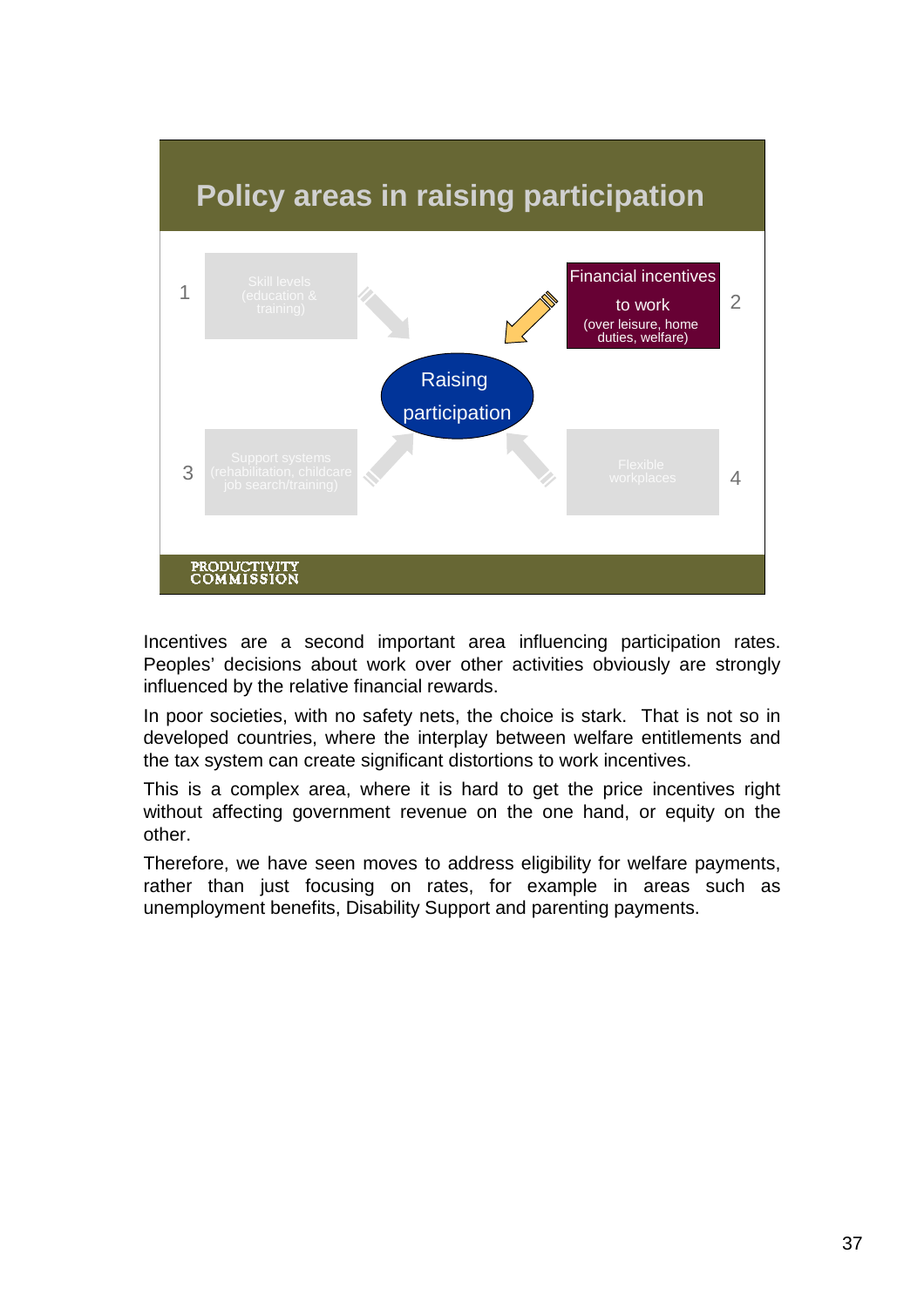

While there are reasons to be careful about advocating further rises in pension eligibility ages, the New Zealand experience provides an interesting natural experiment of the potential impacts. (New Zealand and Australia have comparable cultural backgrounds and institutions and similar per capita incomes.)

In 1991, New Zealand changed the eligible pension age from 60 to 65 for men and women, to be phased in over 10 years. The participation rate of men aged 60-64 years increased by more than 20 percentage points over this period, with a substantial rise for women too.

Participation rates also increased for both sexes for 55-59 year olds – revealing that pension age eligibility casts an incentive shadow on participation by people younger than the eligible age. (This is because people can choose to retire earlier and run down assets or use temporary welfare benefits until they qualify for a pension.)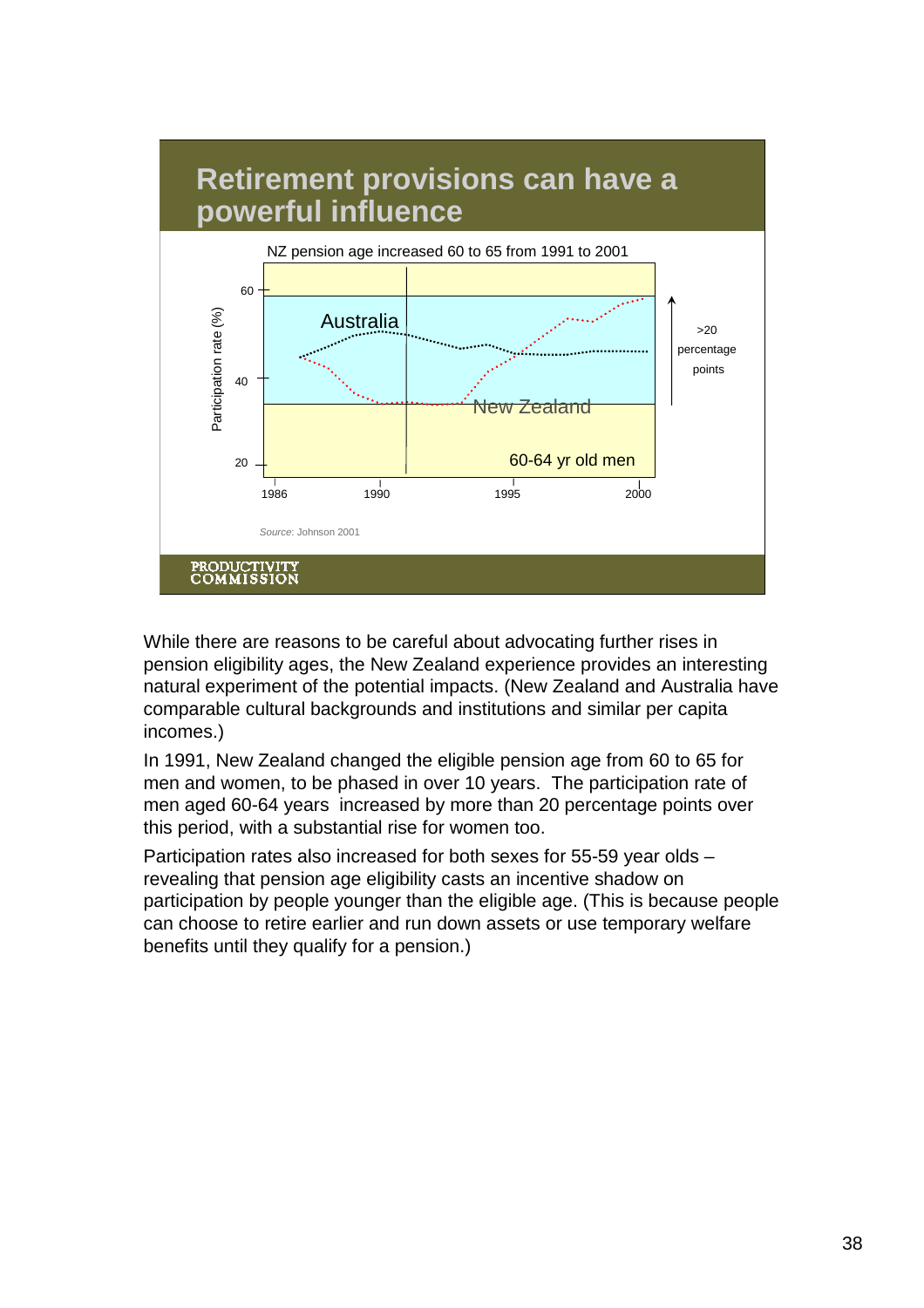

After the age of pension eligibility, many pension systems impose high effective tax rates on any earned labour income (because these then reduce pension income entitlements). Because New Zealand has a non-means tested universal pension, pension payments are not affected by any earned income. Australia lies around the middle of OECD countries in its effective tax rates.

Retirement income policy is vast and Byzantine, as well as highly politically sensitive. There are no policy 'silver bullets', but several changes likely to reduce work disincentives have been made already by the Australian Government:

- An array of tax offsets are now available for older workers
- The Pension Bonus Scheme, provides a financial incentive to defer access to the pension (even if less than actuarially neutral).
- Changes in superannuation eligibility (including a rising preservation age and work test changes).

But there are some further options to explore:

- Requiring persons who seek to access their superannuation before age 65 to take most of it as a pension or annuity. This would reduce subsequent pension outlays and increase participation before 65 years.
- Labour income test thresholds in the Age Pension could be increased to favour participation by people aged 65+, and these thresholds could increase the greater the age of the person.

The difficulty is that any policy amendments have to assess the extent to which altering rules induces a significant increase in participation against providing windfall gains to those who were going to work already (which generate inefficiencies associated with raising the tax revenue and could have equity consequences). They also have to examine unintended impacts in a system which is highly complex and in which retiree behaviour is not always clear.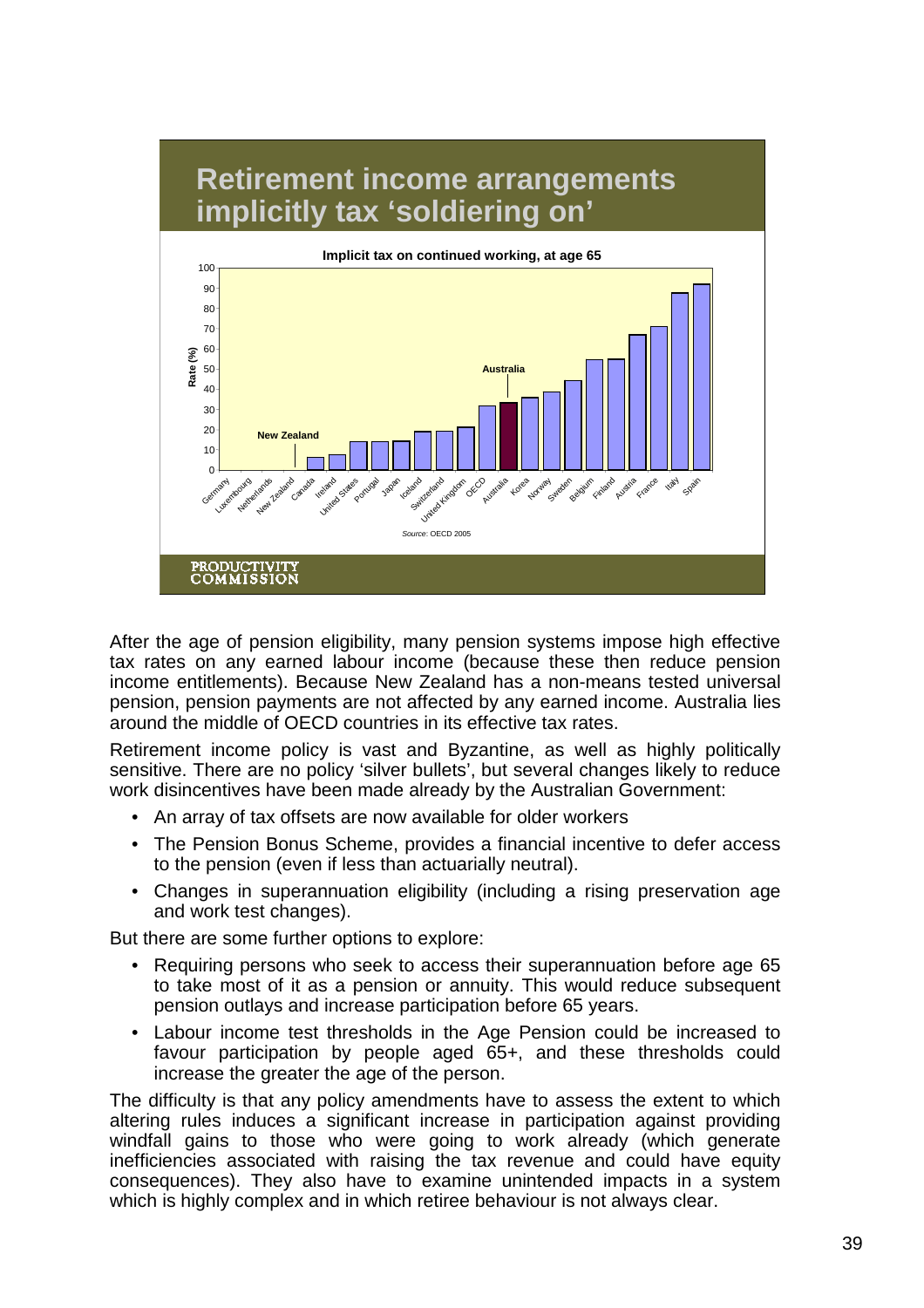

Support systems are also important in influencing participation by people of all ages. This includes, for example, rehabilitation for injuries to stem inflows into Disability Support Pension. The area of DSP is also one where the previous issue of incentives to participate have undoubtedly played a role in its rapid growth.

DSP benefits are significantly higher than unemployment benefits, include other concessions and have had limited activity requirements.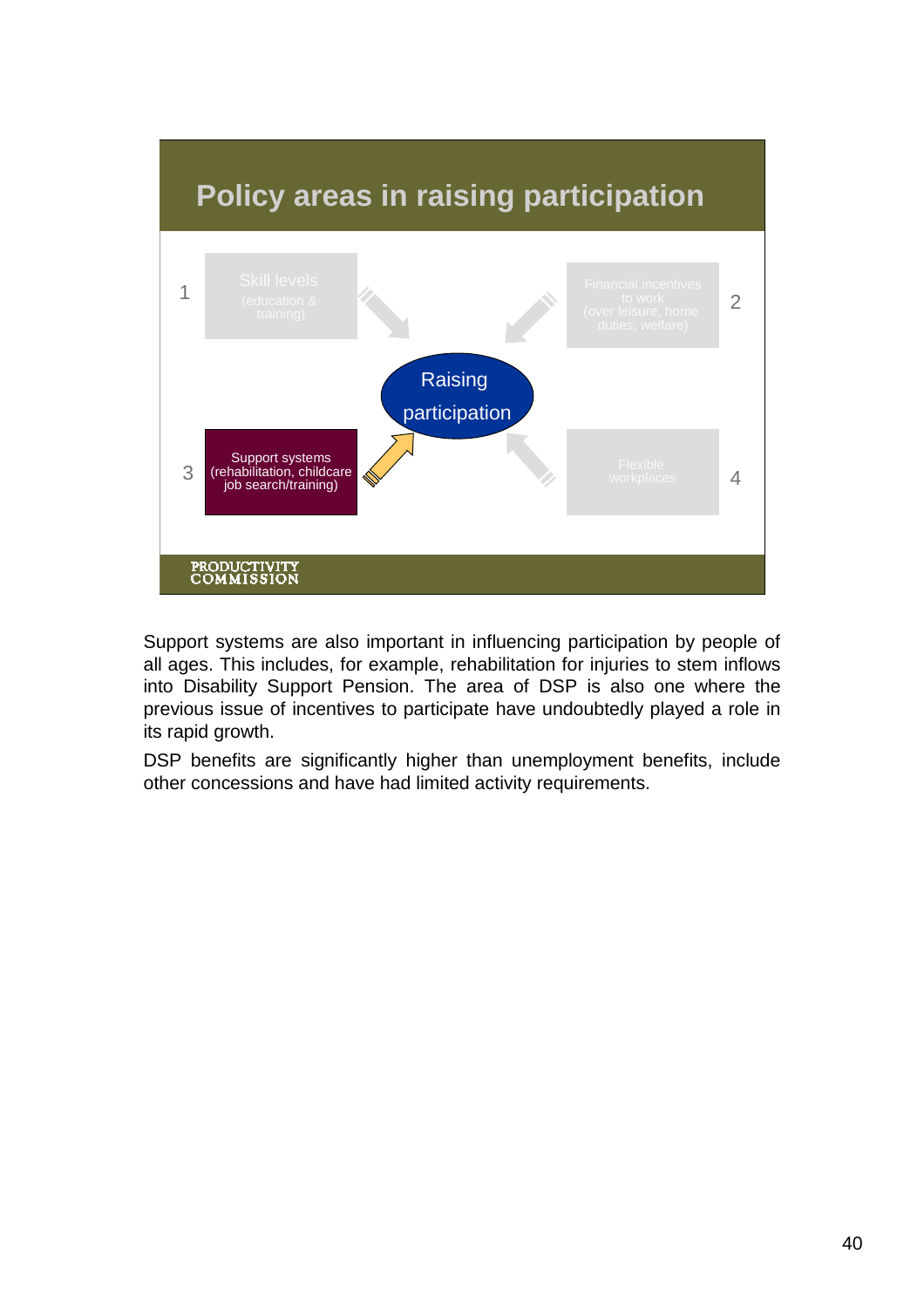

The expansion of DSP beneficiaries explains much of the decline in participation rates for older males. Had the disability rate stayed fixed at its lowest level over the period from 1978-79 to 2003-04, male participation rates would have been around 62 per cent in 2004 instead of the observed 53 per cent.

Exits from DSP into jobs is relatively modest, with many either moving onto the Age Pension or dying.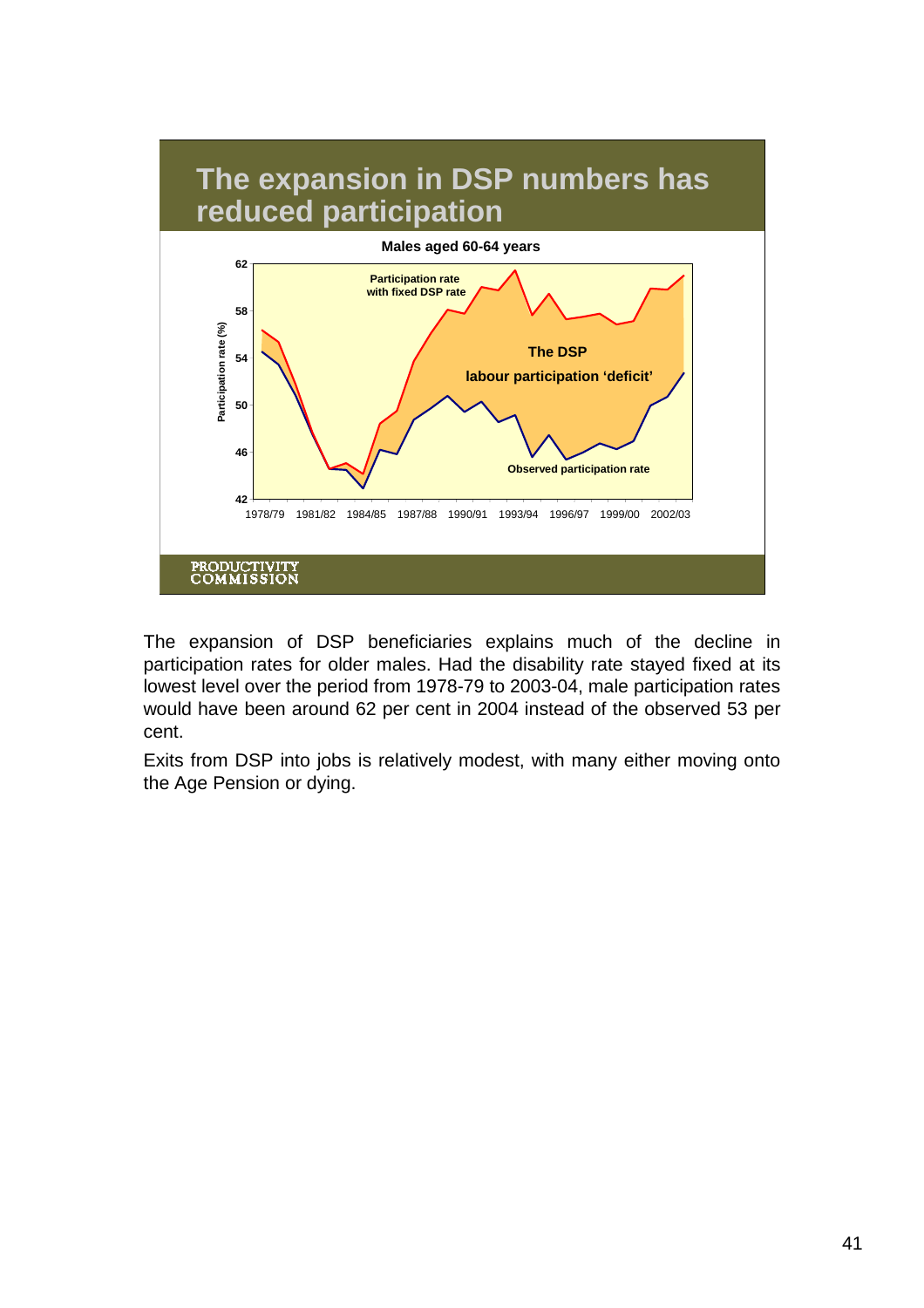

The DSP experience is that it is hard to bring such disadvantaged people back into the labour market, especially once they have been on the benefit for a long period.

The results of a DEWR pilot program aimed at existing DSP beneficiaries highlights the difficulties. Only one in five of the original (voluntary) applicants got a job. Most of these jobs were casual and part time. This is a good result for the people concerned. But the nature of the outcomes implies that the aggregate economic effects of targeting existing DSP recipients will be relatively modest. The prime aim for any such measures should be social rather than economic.

However, an approach that aims to cut the **inflow** into DSP in the first place could be expected to have a bigger economic pay off – and this is the main thrust of the policy announced during the budget.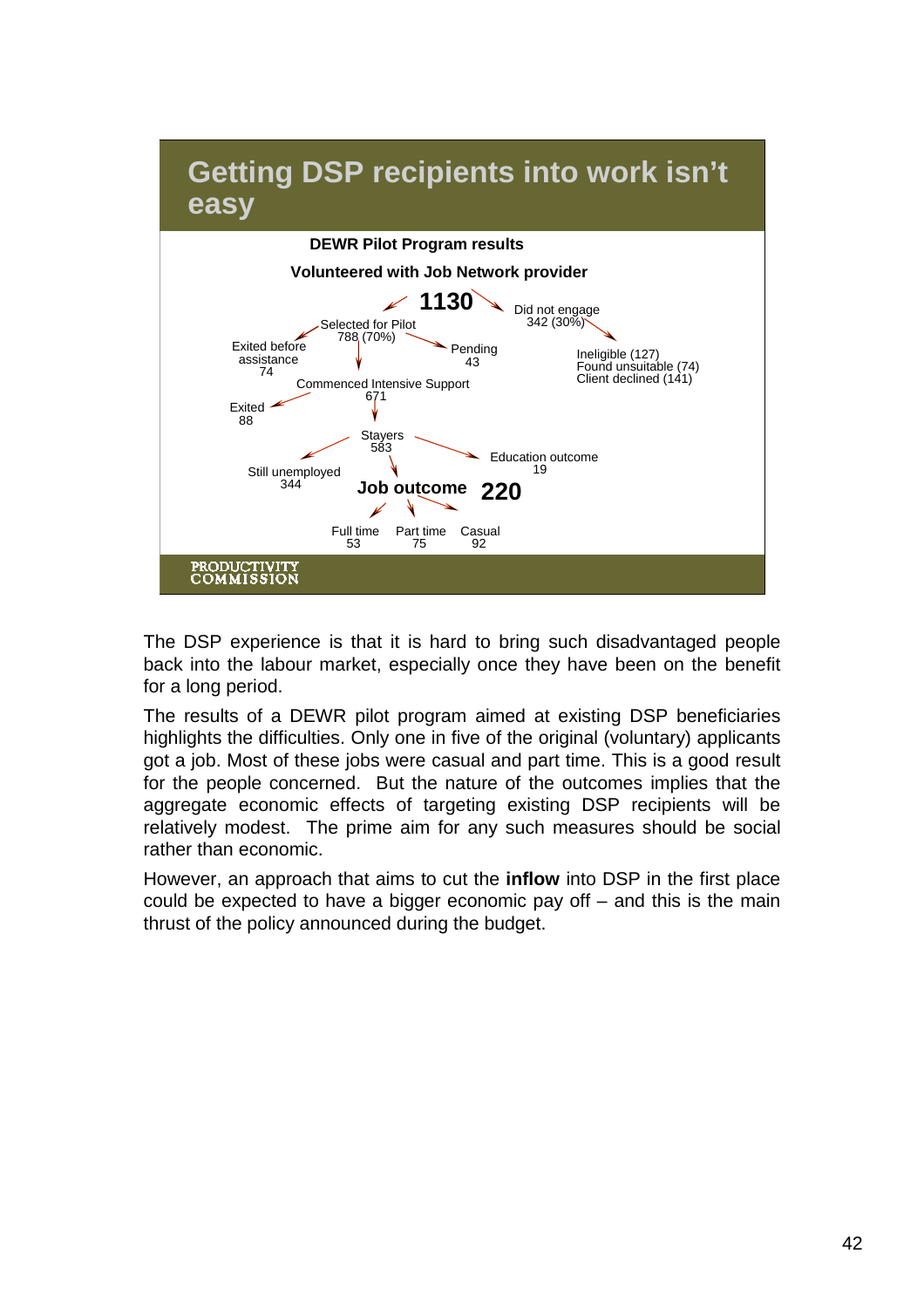

We now turn to the issue of flexible workplaces.

It is sometimes suggested that the nature of Australian workplaces will inevitably be transformed by population ageing and that this in turn will require adaptations to workforce design and behaviour to suit these more aged workplaces.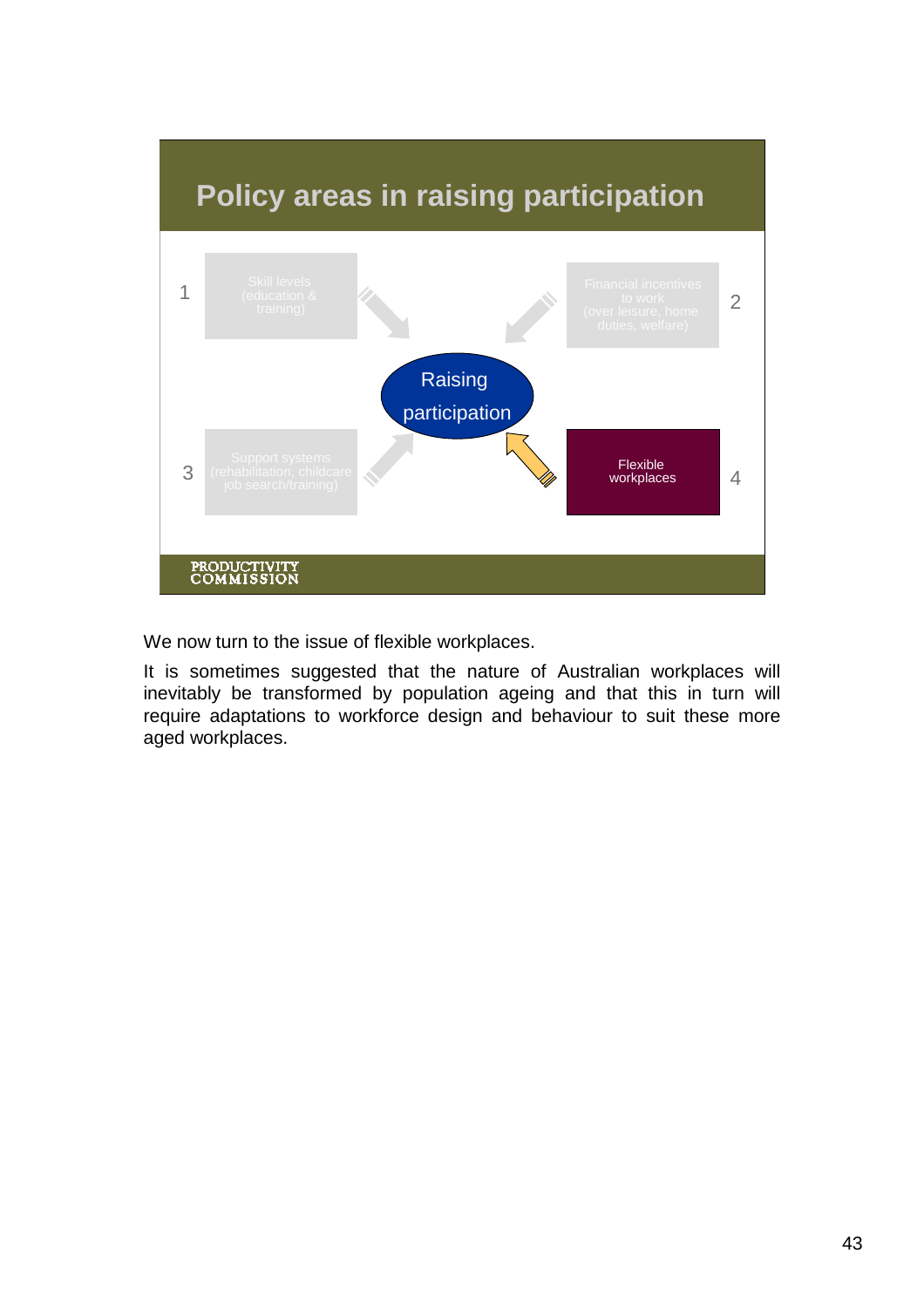

In fact, unless policies substantially increase participation rates, workplace age structures will not change very much in the next 40 years. There will be more older workers – indeed the proportion of people aged over 60 years roughly doubles. But their share of the workforce will still be small relative to those aged under 60 years.

The average age of workforce will increase only 2 years, from about 39 to 41 years.

That doesn't mean that changes may not be needed to retain and attract *more* older workers than previously. However, workplace design is likely to be less important than flexibility in work arrangements.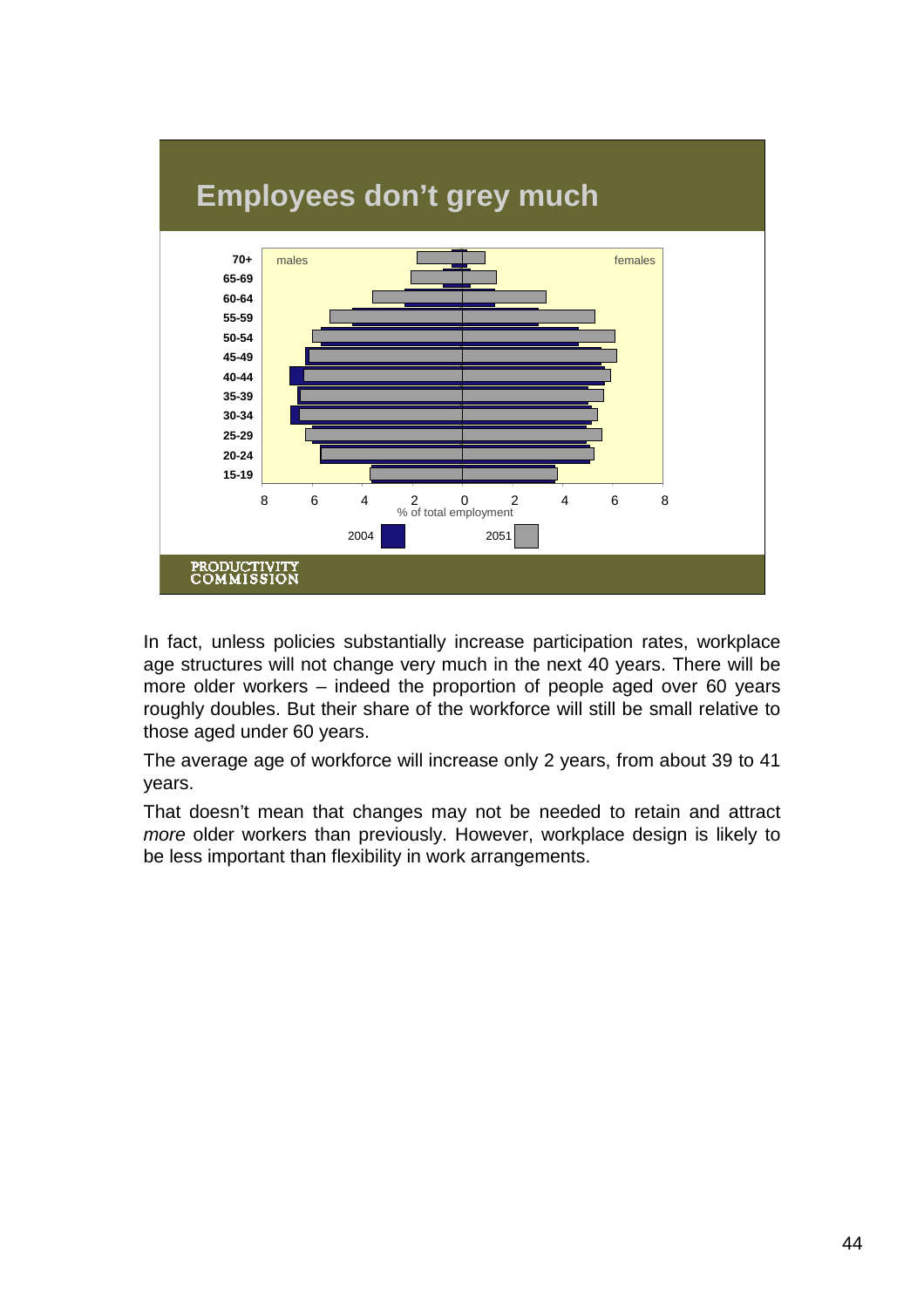

For example, the part-time preferences of older workers also underlines the importance of not just thinking of employment opportunities of older people in terms of traditional full time jobs, but ensuring workplaces are not hamstrung in offering non-traditional employment options, such as casual jobs, including by dealing through labour hire contractors.

For example, some large corporates overseas keep track of people who have left full-time employment, but would like sporadic work. They offer jobs to these workers during peaks in demand, allowing them to tap their skills and experience and avoid bottlenecks in production.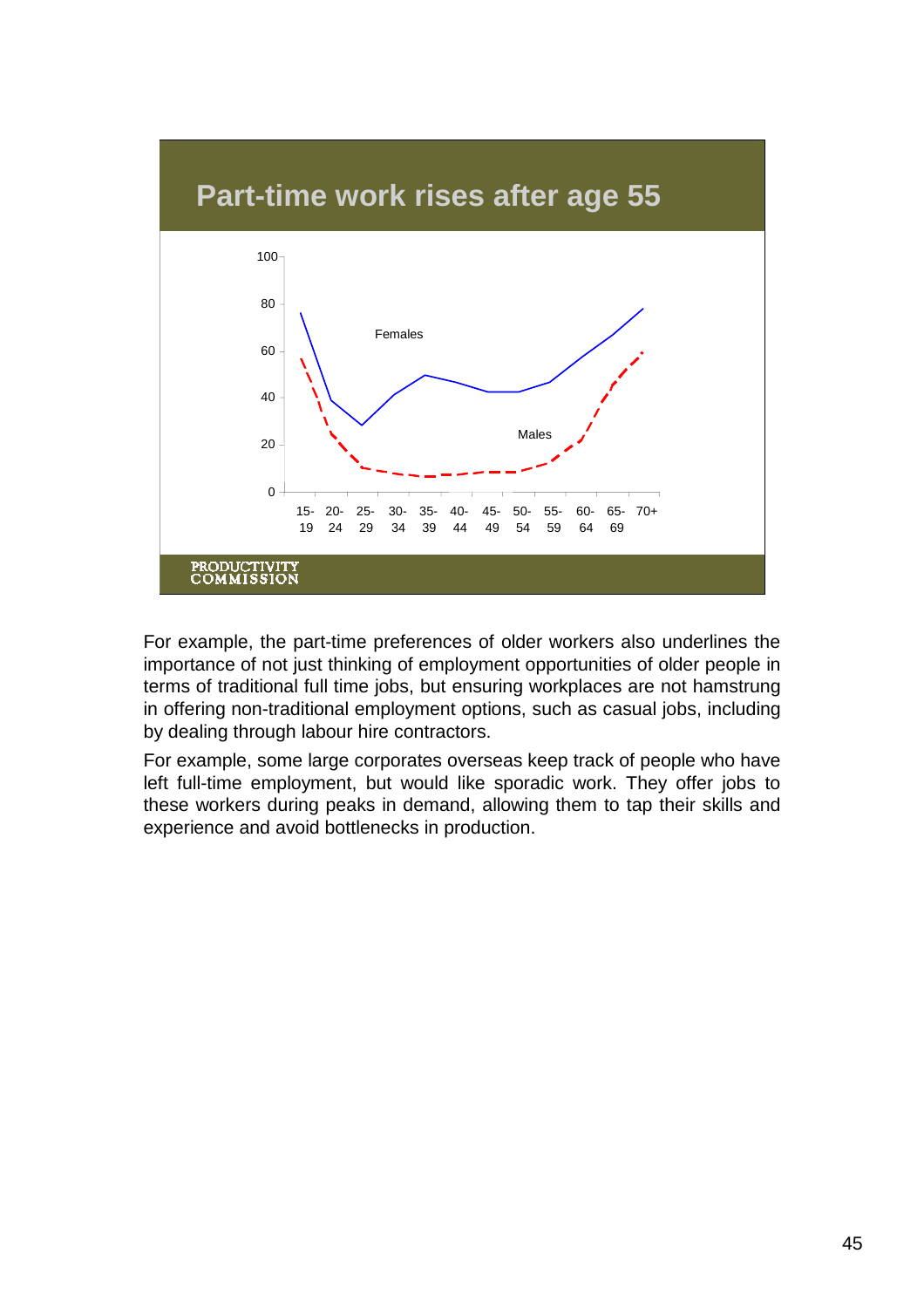

Raising Australia's participation rates to a higher ranking in the OECD stakes has the potential to make a significant difference to overall participation rates, especially if it is focussed on all age groups, rather than just older workers.

For example, getting Australian participation rates to at least the 80<sup>th</sup> percentile of OECD rates for each age group would increase participation rates by around 8 per cent (not points). This would halve the gap between the predicted aggregate participation rate in 2045 and that which would have occurred had there been no ageing.

But the impacts on output are likely to be less than this, to the extent that the additional workers are less employable or go to lower productivity jobs. For example, older workers retained or gained are likely to work fewer hours and have lower productivity on average.

Under plausible assumptions, the Commission has found that the 8 per cent increase in participation needed to get Australia to the OECD's 80<sup>th</sup> percentile, would yield a 4 per cent increase in output per capita.

This is still worthwhile of course and would also generate some fiscal benefits from reduced age pension and DSP outlays.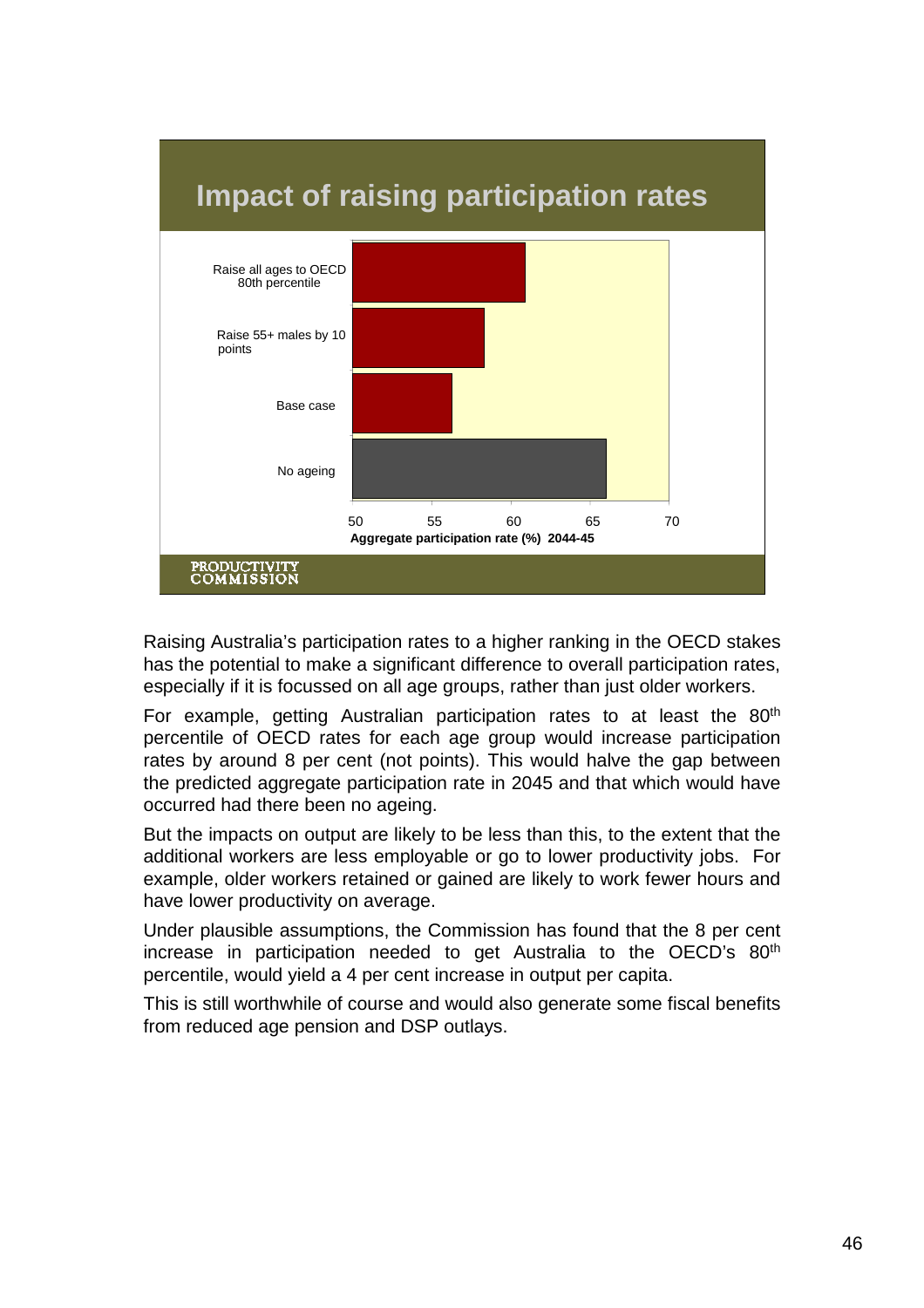

There are of course many people already in part time jobs who would like to work longer hours. Accommodating those aspirations may well be an efficient way of increasing economic output. It is notable that the desire for longer hours falls significantly with age, which also emphasises that policies aimed at labour supply growth should not be focused on older people alone.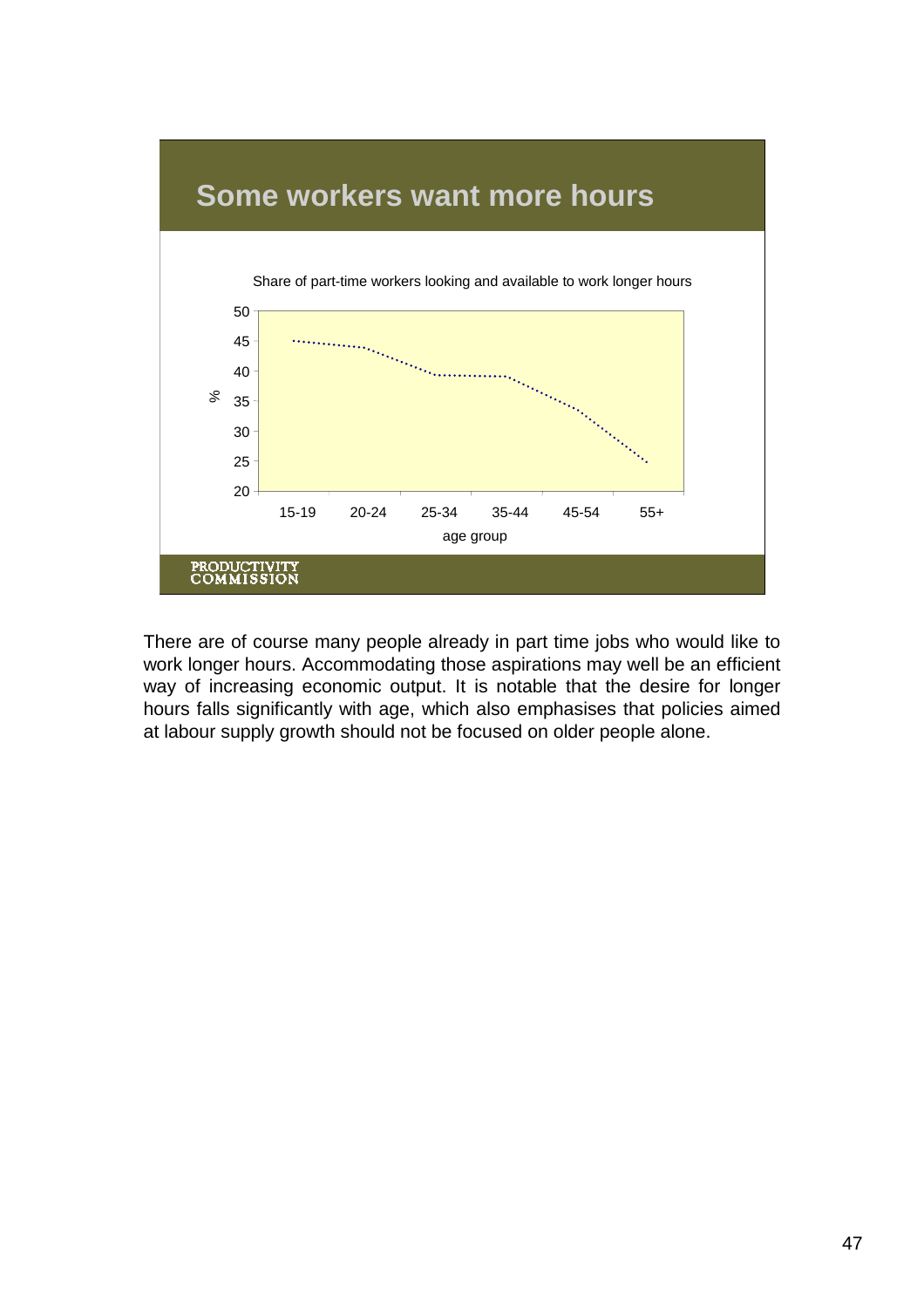

Finally, the last P - productivity.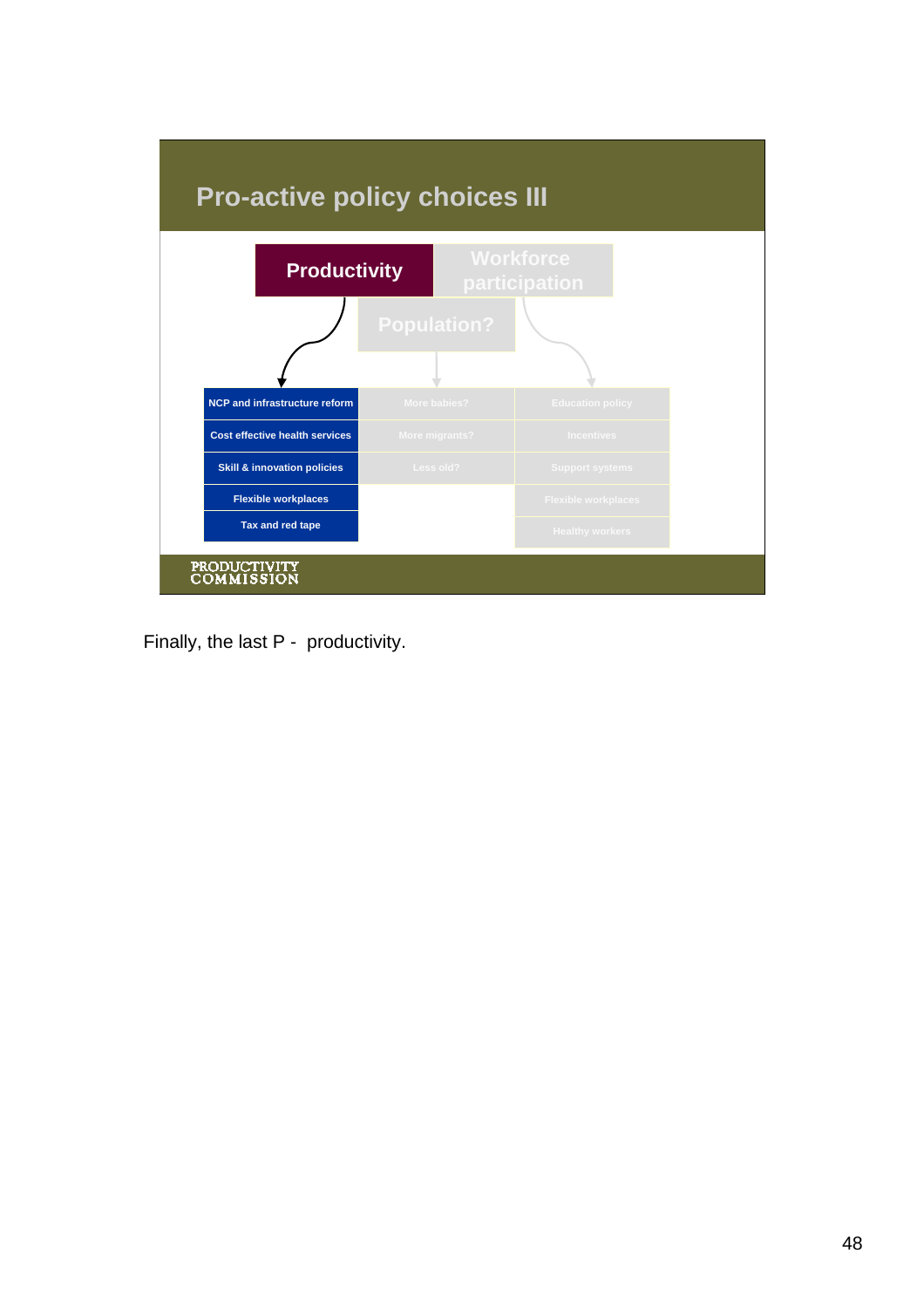## **A little extra productivity growth adds up**

|                                            | 2.05%         | 1.75%    | 1.45%         |
|--------------------------------------------|---------------|----------|---------------|
| GDP per capita<br>in 2044-45               | \$82 000      | \$73 000 | \$64 000      |
| Cumulative<br>GDP change<br>over base case | $+$ \$4 200bn |          | $-$ \$3 800bn |

Productivity growth has historically been the most important source of economic growth per capita. With lower labour supply growth, its role will be even greater in the future.

Small differences in productivity achievement add up to large changes in per capita GDP and to significant cumulative additional potential lifetime consumption.

For example, if productivity growth could be maintained at the 90's rates (2.05%), the cumulative increase in GDP would offset the decline due to ageing under the 1.75% productive growth scenario.

So productivity growth is the key to future income growth. But in itself, it needn't do much for *fiscal* sustainability. That is because some of the ageing-related costs rise with general productivity (health workers wages) and people's expectations of services rise with income (as in health care).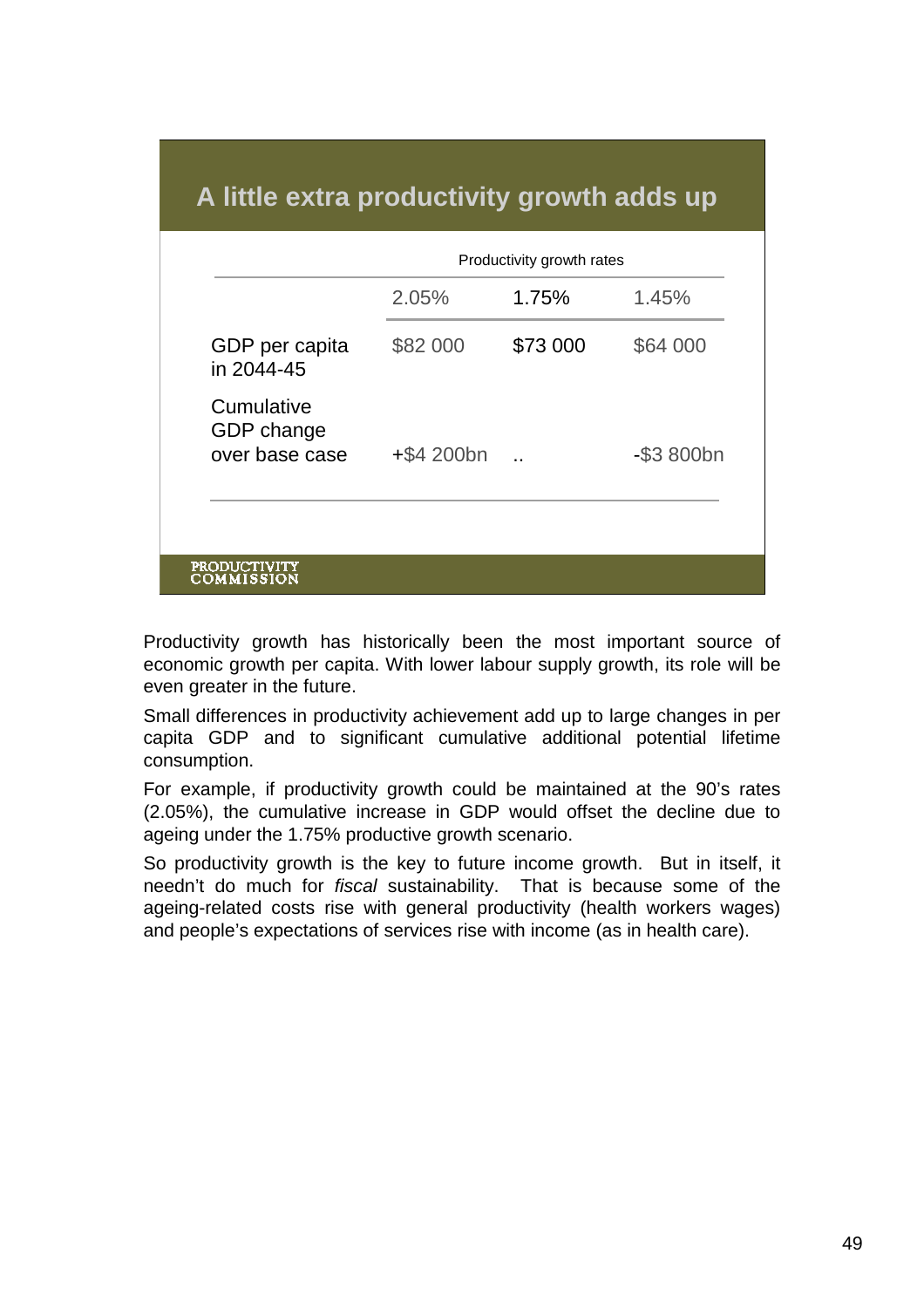

That said, productivity improvements in the health sector greater than the economy-wide average *would* have direct benefits for the fiscal bottom line. Health reform should be a key part of the ageing agenda.

Secondly, higher productivity growth means greater output and income growth. People have fatter wallets. They can afford to give up more tax to fund ageing, while still having a larger residual after tax income.

If productivity growth was sustained at the rate of the past 30 years, average incomes would roughly double over next 40 years. And they would still be 70% greater than today even if taxes were raised to cover the full fiscal gap. (So productivity growth is the best antidote to any intergenerational conflict.)

In fact, much of this tax financing could occur *without* radical tax policy change. Even were tax thresholds to be inflation adjusted (ie the gains from fiscal drag eliminated), higher productivity results in people progressing to higher tax thresholds as their real income rises. This real productivity effect would cover about half the fiscal gap at present projected productivity growth rates. The higher the productivity achievement, the more the tax coverage of the emerging deficit.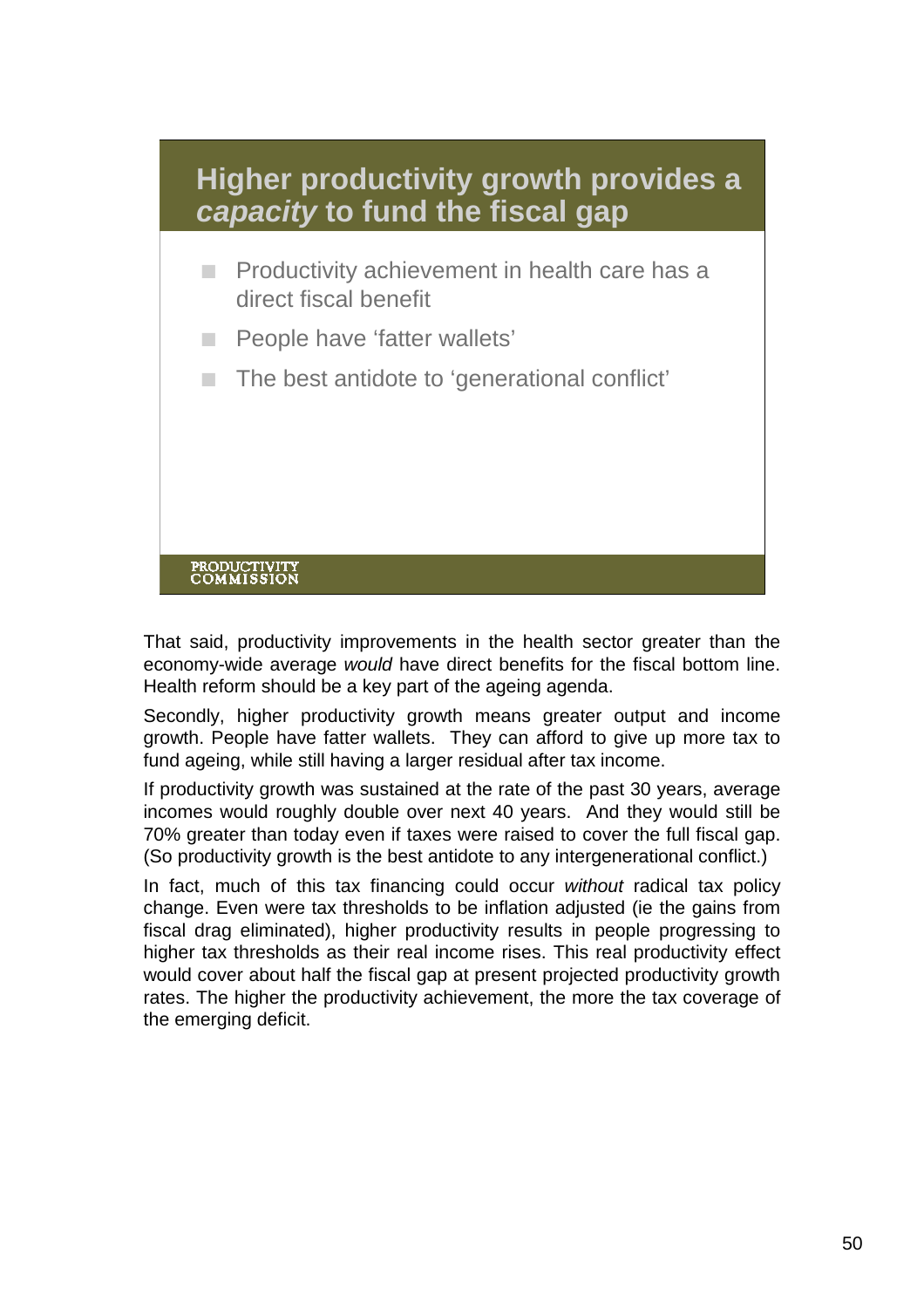

Australia has had a major productivity payoff from past economic reforms. But we have further to go and productivity may be slipping again.

The Productivity Commission's recent report for COAG has identified scope for further gains from a wide-ranging reform agenda. The new agenda is challenging and much of it will require a cooperative approach by all governments, as in the NCP.

However, the issues are complex and there is less agreement about solutions now than in the lead-up to NCP.

The last COAG meeting was encouraging, as few agenda items were taken off the table. However, this needs to be followed through by developing an agenda that includes both actions in the short term as well as further reviews where the best way forward is still not clear or generally agreed. The key, however, is to keep the overall agenda as broad as possible – in particular, including health care reform. Otherwise, reforms are unlikely to be adequate to meet the looming challenges ahead.